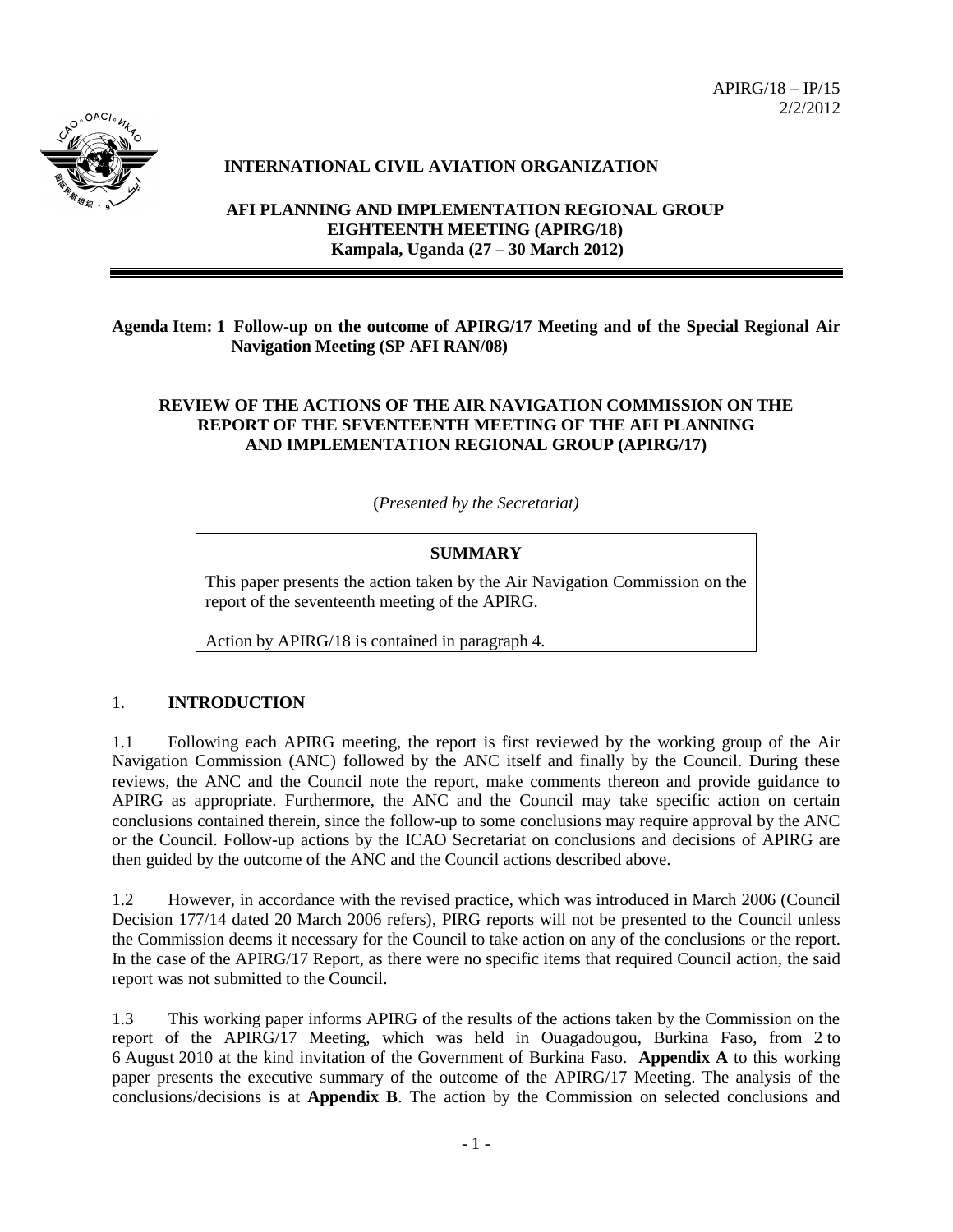decisions are outlined in the Appendix C, which has been formatted to link the conclusions with the Strategic Objectives of the Organization.

## 2. **ACTION BY THE AIR NAVIGATION COMMISSION ON THE APIRG/17 REPORT**

2.1 The Air Navigation Commission referred the APIRG/17 Report to its Working Group of the Whole for Strategic Review and Planning (WG/SRP) for review. The review was carried out on 27 October 2010 and held two ad hoc sessions in the weeks after, following which the Commission itself reviewed the APIRG/17 report on 8 March 2011 taking specific actions on selected conclusions and decisions as outlined in Appendix C. The following are highlights of the review by the Commission.

2.2 The Commission reviewed the APIRG/17 Report and, specifically, conclusions and decisions that require action by ICAO Headquarters or the Air Navigation Commission, including those that may have an impact on other regions. In reviewing the report of the meeting, the Commission noted that APIRG, with the assistance of its contributory bodies, had examined air navigation matters in the Africa-Indian Ocean (AFI) Region with the aim of improving planning for air navigation facilities, services and procedures, as well as fostering their implementation. However, the Commission considered that, as a general comment and from a technical review stand-point, the content of the report contained pertinent details that were not captured in the conclusions and decisions. This disguised the true situation regarding implementation status and safety issues in the region, which were probably discussed at length in the APIRG and therefore degrades the usefulness of the report. Examples are given in the paragraphs below.

2.3 In reviewing the report's conclusions and decisions, the Commission considered that the majority are of a statement nature, i.e. urging States to do something that should already have been done or well underway (for example as a result of APIRG/16 in 2007 and the SP AFI RAN Meeting in 2008). There were few actions with specific objectives and deadlines (that provide an indication of priority), and commitments. In addition, there were many items discussed by the APIRG where the size/scope of the issue is not recorded in the report which would also help to set priority and the action to be taken.

2.4 The Commission noted that there would appear to be perennial issues in the areas of:

- Aerodromes;
- Communications, particularly in areas where there is no/poor air-ground-air services, a lack of coordination of installation and upgrading projects and where there is no/poor coordination of flight planning and other aeronautical information;
- Air traffic management, particularly the existence of non-approved aircraft in RVSM flight levels and the availability of information provided to ARMA; and
- MET/AIM;

that were not addressed by appropriate conclusions and action plans.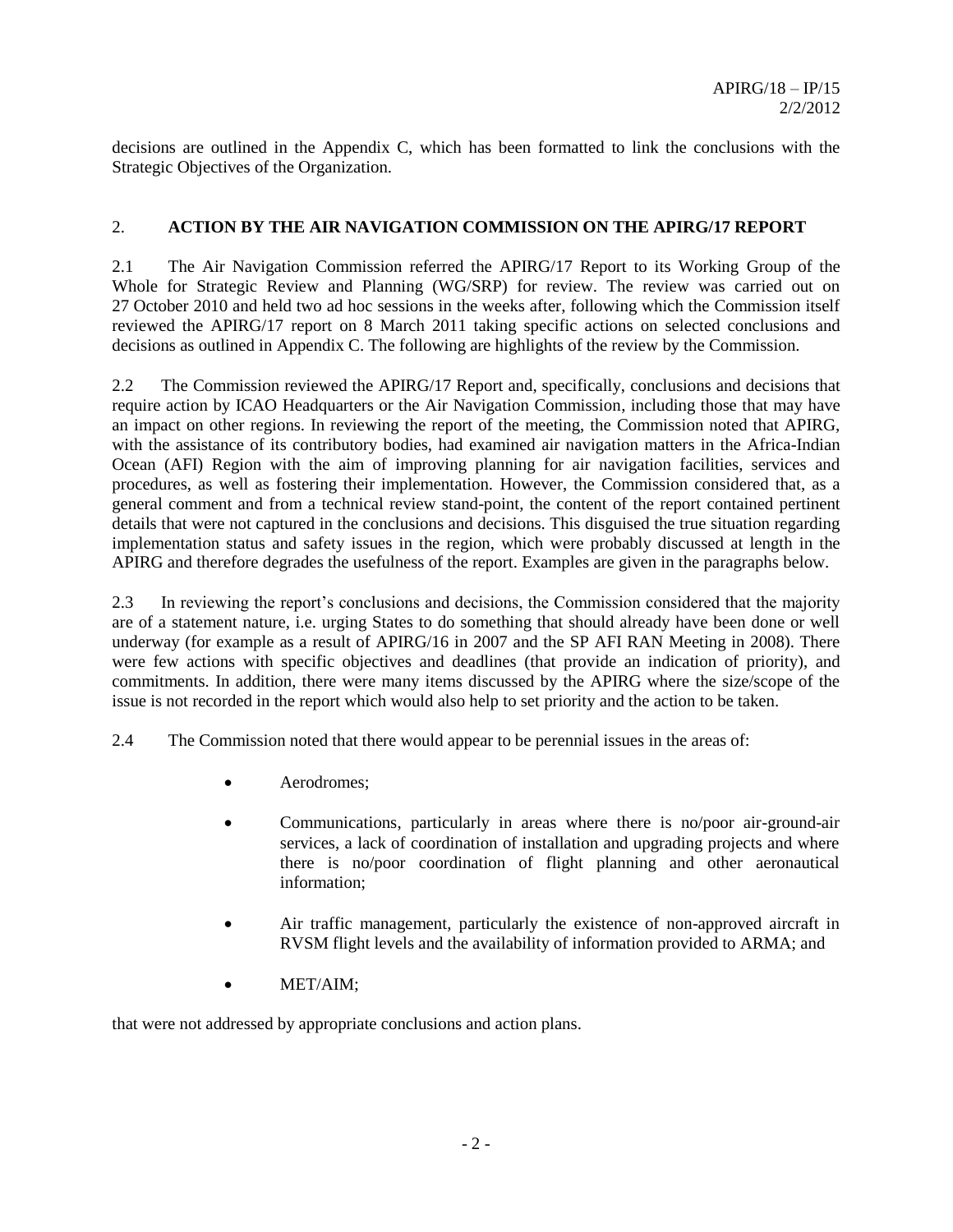## 2.5 **AFI regional air navigation planning and implementation issues (Agenda Item 3)**

*2.5.1 Outcomes of Initiatives regarding the next generation of aviation professionals:* The ANC noted the Conclusion 17/3 regarding next aviation professionals and expressed the view that training of staff is an important issue but more of importance is to have sufficient competent staff and other resources and facilities. The ANC requested ICAO to explore means on how to support States in the AFI region to improve this situation and to attract and retain competent personnel to work in the aviation field.

2.5.2 *Performance –Based Global Air Navigation System-Developments in Implementation:* The ANC concurred with the Conclusion 17/4 formulated by APIRG to establish a mechanism for data collection, processing and storage to support Regional Performance metrics.

2.5.3 *Follow-up of the Special AFI RAN Meeting Conclusions:* In regard to Establishment of Regional Aviation Safety Teams (RAST), the ANC noted the action taken in the AFI region to implement RASTs (Conclusion 17/7 refers). The ANC agreed to support the initiative.

2.5.4 *Status of implementation of Annex 14 requirements for Aerodromes Certification and Safety Management Systems:* The ANC supported the Conclusion 17/10 related to Aerodrome Certification and requested States to address the lack of aerodrome certification activities and the implementation of runway end safety areas (RESA).

2.5.5 *Use of the Aviation Frequency Spectrum and the International Telecommunication Union (ITU) World Radiocommunication Conference (WRC):* The ANC noted Conclusion 17/34 with regard to the participation of States in national and regional WRC preparatory meetings and those of African Telecommunications Union (ATU) to present ICAO position. The Commission acknowledged the efforts made by AFI States in supporting the ICAO policies at ITU Conferences.

2.5.6 *Non-Application of Charges for the Utilization of Aeronautical Frequency Spectrum*: The Commission noted and applauded the implementation of VSAT in the AFI region. (Conclusion 17/38 refers).

2.5.7 *Strategic Lateral Offset Procedures (SLOP):* The ANC welcomed this positive development. The increased reliance on highly accurate navigation systems in African airspace increases the possibility of collision should a loss of vertical separation occur to aircraft in the same route. The ANC also noted that this is particularly good news in a region with challenging geography, vast remote regions, communications deficiencies and largely procedural air traffic control. (Conclusion 17/43 refers)

2.5.8 *AFI PBN Implementation Regional Plan.* The Commission encouraged the region to work towards the implementation of PBN. (Conclusion 17/46 refers).

2.5.9 *AFI Flight Procedures Office/Programme (FPO/FPP):* With regard to Conclusion 17/52, The Commission encouraged the establishment of the AFI Flight Procedures Programme (FPP).

2.5.10 *Establishment of the AFI Flight Plan Transition Task Force*: Concern was expressed by the ANC over the lack of progress for the implementation of the ICAO FPL and instructed the Secretariat to assist the AFI Region wherever possible (Decision 17/61 refers).

2.5.11 *Search and Rescue Services*: The Commission noted the Conclusion 17/68, and was informed by the Secretariat on several initiatives done in the AFI region to improve SAR services. The Commission called upon States to make efforts to implement measures requested by this conclusion.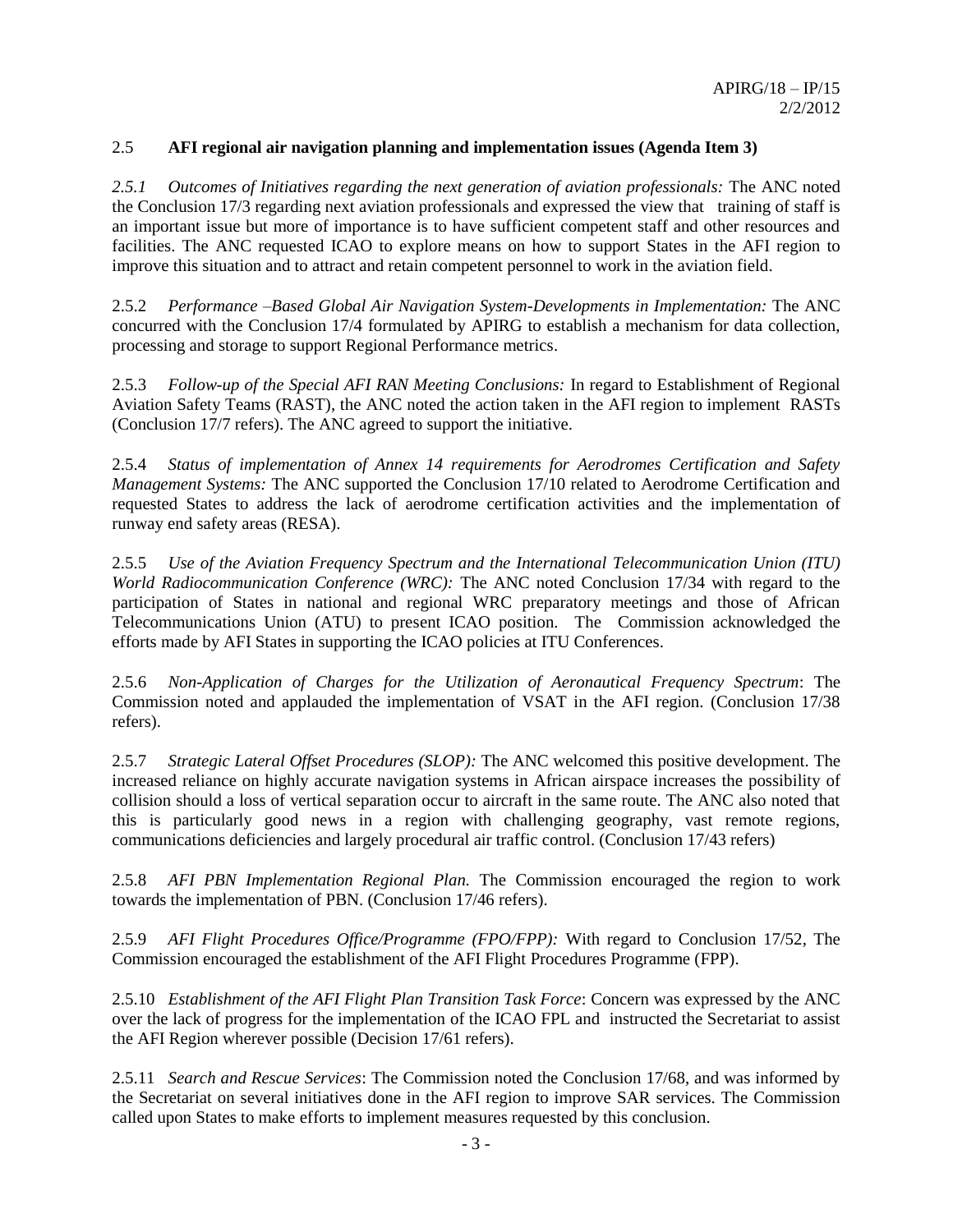2.5.12 *Provision of SIGMET, Tropical Cyclones and Volcanic Ash Advisories for the AFI Region:* The Commission noted Conclusion 17/82 related to measures to improve the issuance and dissemination of SIGMET, observing that similar issues associated with communications exist.

2.5.13 *Aeronautical Information Management:* Regarding the transition from AIS to AIM, the ANC noted Conclusion 17/86 and considered that the transition to AIM in AFI region will benefit if robust communication infrastructure exists. The Commission requested the Secretariat to support/monitor the transition of AIS to AIM through regional mechanisms.

2.5.14 *Deficiencies in the AIS/MAP, ATM and SAR fields:* With regard to Conclusion 17/100, Development of the AFI web-based Air Navigation Deficiency Database, the ANC noted that regional offices are developing this database of deficiencies and APIRG had planned to use this database to increase transparency and currency of information, to provide a source for remedial actions giving stakeholders the opportunity to contribute to the status of deficiencies. States and international organizations should contribute to update the database.

2.5.15 *Establishment of the Regional Aviation Safety Groups (RASGs):* The Commission expressed support to the establishment of RASG in AFI region (Conclusion 17/105 refers).

2.6 As a general statement on the APIRG/17 report, it was remarked that the implementation status of a number of items had not been included in the report, for example: WGS 84; aerodrome certification; safety management and SSP; and aeronautical information management. It was suggested that future reports should contain more information.

2.7 A concern was raised about the lack of information on the status of implementation of English proficiency requirements in the AFI Region. The Secretariat was requested to raise this issue at the next APIRG meeting.

2.8 The Commission advised APIRG to apply the procedures included in their Procedural Handbook for the development of their reports and the formulation of conclusions/decisions.

### **3. FOLLOW-UP ACTION BY THE SECRETARIAT ON THE APIRG/17 REPORT**

3.1 The Secretariat's report on follow-up actions on the APIRG/17 Report will be presented to APIRG/18 in Working Paper 3.

## 4. **ACTION BY APIRG/18**

4.1 The meeting is invited to:

note the actions taken by the Commission on the APIRG/17 Report, as outlined in this working paper and, in particular, to **Appendix C** hereto.

— — — — — — — —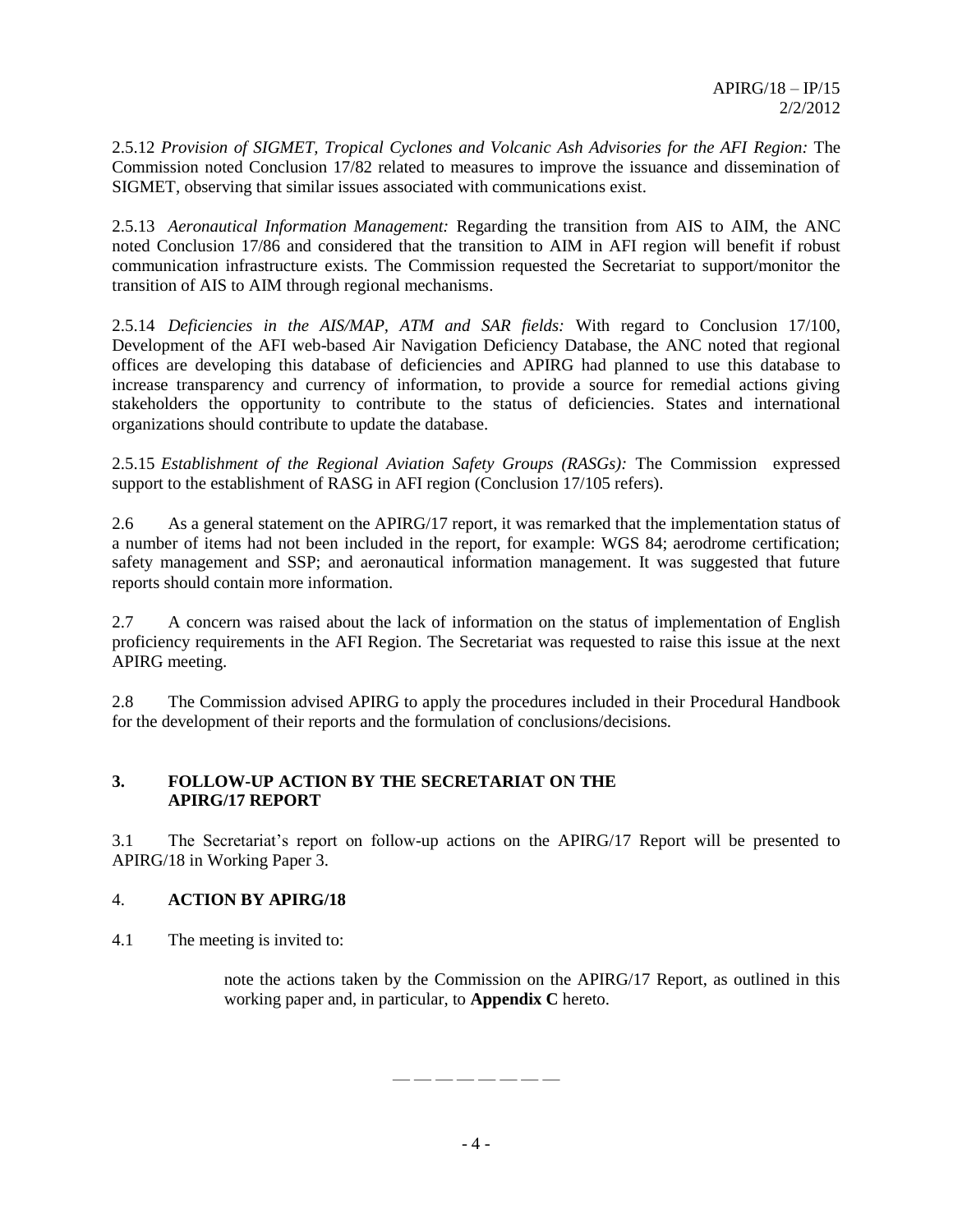#### **APPENDIX A**

### **OUTCOME OF THE SEVENTEENTH MEETING OF THE AFI PLANNING AND IMPLEMENTATION REGIONAL GROUP (APIRG/17) (Ouagadougou, Burkina Faso, 2-6 August 2010)**

#### **EXECUTIVE SUMMARY**

- 1) The meeting was attended by 233 participants from 41 Member States and 20 regional and international organizations.
- 2) States were encouraged to take actions to ensure adequate number of qualified and competent aviation professionals in AFI region.
- 3) States were urged to establish mechanism for data collection to support regional performance metrics in AFI region and submit this data to the corresponding regional office.
- 4) States were requested to make strategic plans for the implementation of SSP to support the implementation of aerodrome certification and SMS implementation.
- 5) The need for an ATS-Voice numbering plan for AFI region was identified to ensure interregional interconnection and interoperability of voice communications switching systems (VCSS).
- 6) States were requested to implement CPDLC and ADS-C procedures for en-route operations in their oceanic and remote continental airspace.
- 7) A High Level meeting will be organized to define the regional strategy for the introduction of GNSS augmentation in AFI region. Cost/benefit analysis related to SBAS should be prepared.
- 8) States were urged to support the ICAO position for ITU World Radio Conference (WRC) 2012.
- 9) Adopted implementation of strategic lateral offset (SLOP) in AFI region in two phases by 30 November 2010 and 2 June 2011 respectively.
- 10) The AFI PBN implementation regional plan was updated and endorsed.
- 11) The establishment and hosting of AFI Flight Procedures Programme (FPP) was reviewed.
- 12) States were urged to improve the Search and Rescue Services in AFI region.
- 13) Measures were taken to improve the issuance and dissemination of SIGMET information in AFI region.
- 14) The AIM Transition Roadmap was adopted to facilitate the transition from AIS to AIM within AFI region. An AFI-CAD Business plan was revised.
- 15) ICAO was invited to expedite the development of a web-based AFI Air Navigation Deficiencies Data Base (AANDD).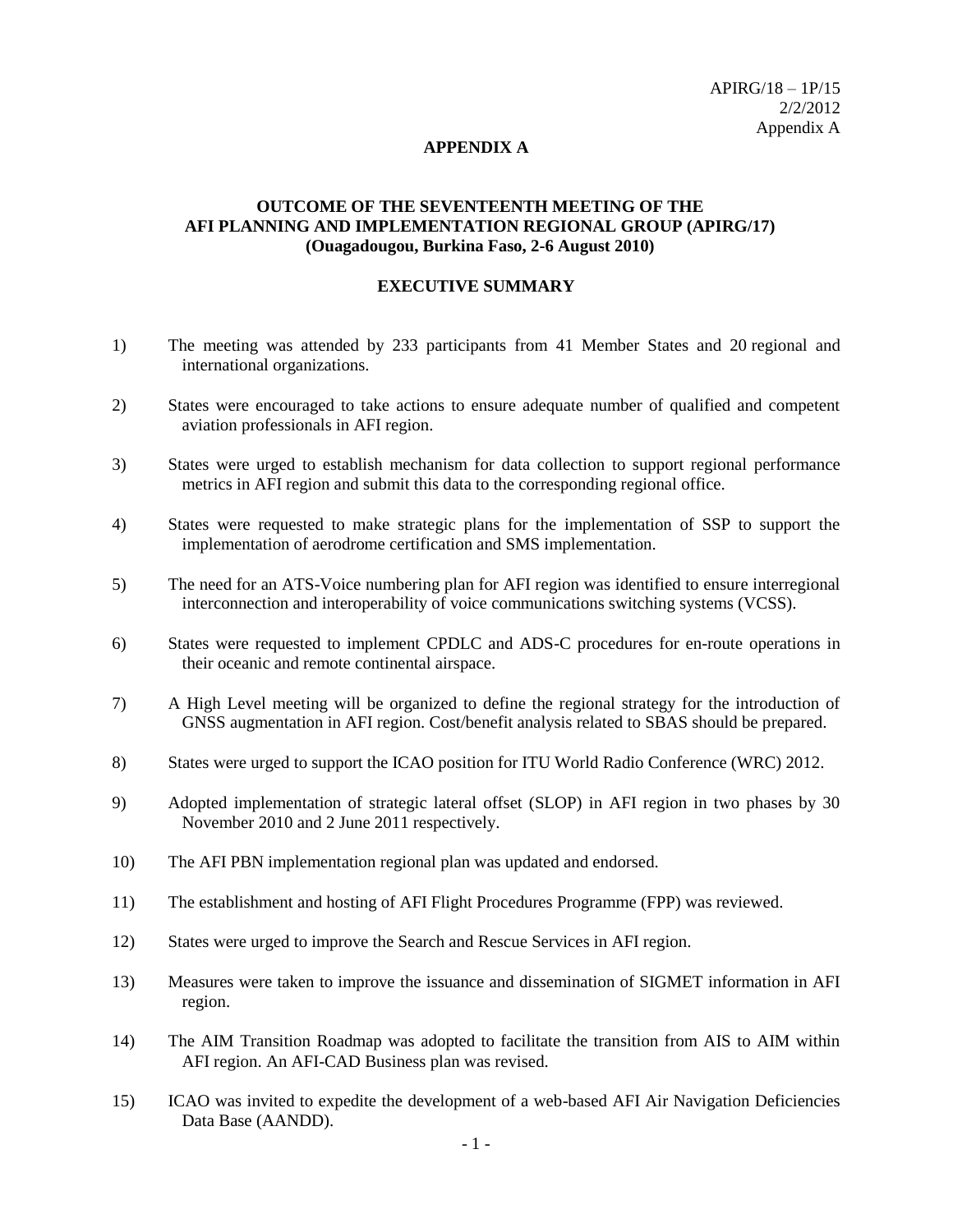16) Efficiency recommendations of the SP AFI/08 RAN Meeting were followed up by APIRG/17. This follow-up will be done by APIRG on a continuous basis and flight safety issues will be addressed by the newly formed RASG-AFI and ACIP. An updated action plan with the SP AFI/08 RAN recommendations related to efficiency were presented to the 37th Session of the ICAO Assembly.

— — — — — — — —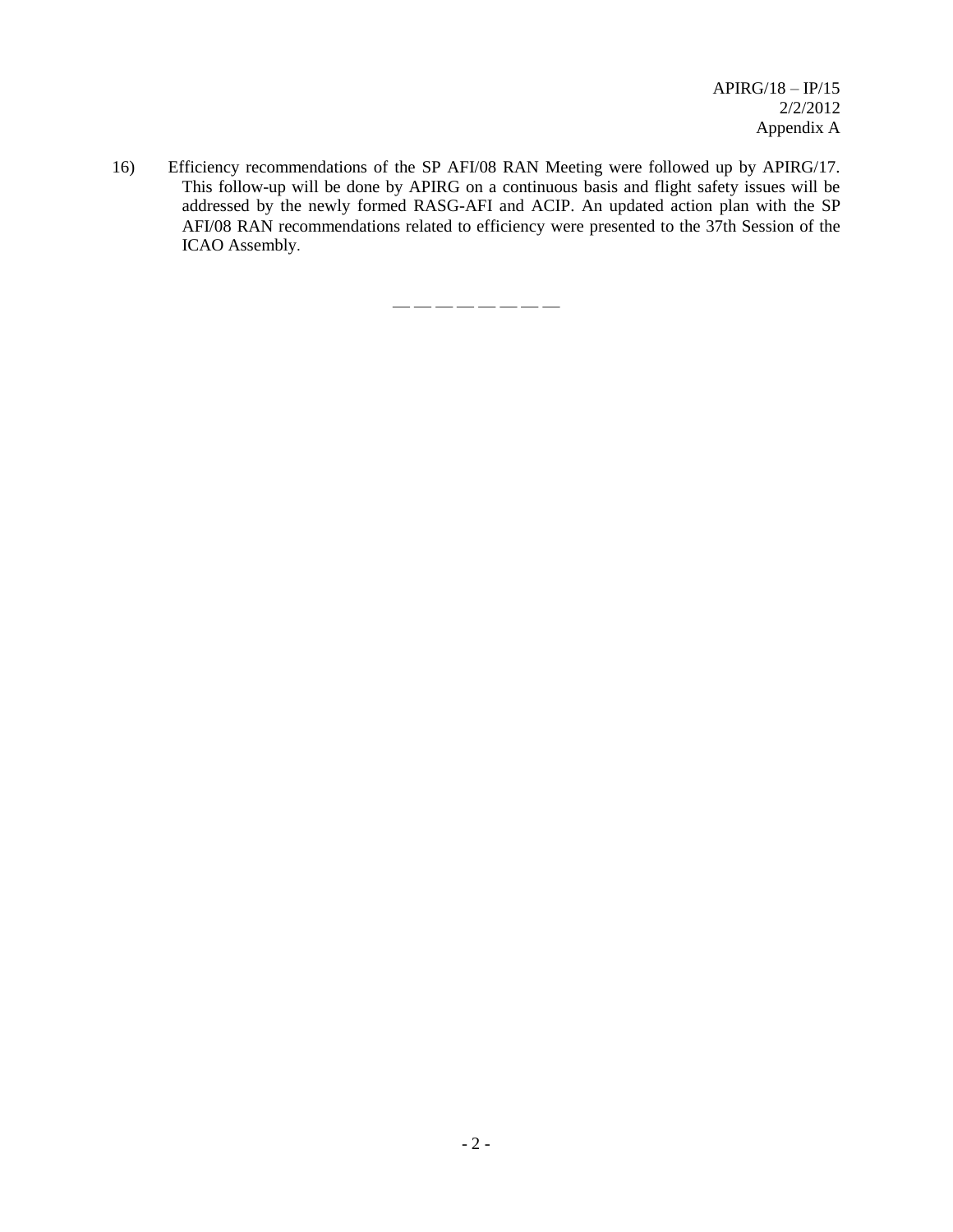#### **APPENDIX B**

#### **THE SEVENTEENTH MEETING OF THE AFI PLANNING AND IMPLEMENTATION REGIONAL GROUP (APIRG/17)**

#### **APIRG CONCLUSIONS**

#### **AN ANALYSIS**

1. The APIRG/17 Meeting developed a total of 107 outputs, comprising 87 conclusions and 20 decisions. These 107 outputs can be categorized into two levels of actions. The first level (106 outputs), known as "implementations plans", calls for action by Headquarters, the Regional Office, States and APIRG itself and results in activities that support the implementation of air navigation systems. The second level (1 output: Conclusion 17/82), known as "implementation gaps", calls for action specifically by Headquarters and results in activities that would involve further development of requisite provisions and guidance material.

2. Out of 107 outputs, 24 have been chosen for presentation to the ANC WG on SRP and are detailed in Appendix C hereto. The selection criteria for 24 outputs for review by the ANC reflects inter alia key regional implementation issues, calls for interregional harmonization, refers to ICAO global programmes or requests for specific action by ICAO Headquarters.

3. With regard to the conclusions and decisions of the meeting which are not reflected in the Action Plan, follow-up action will be taken by the Secretary General in accordance with established practice. Each entry in the Action Plan is linked to the Strategic Objectives of the Organization for 2005-2010.

— — — — — — — —

- 1 -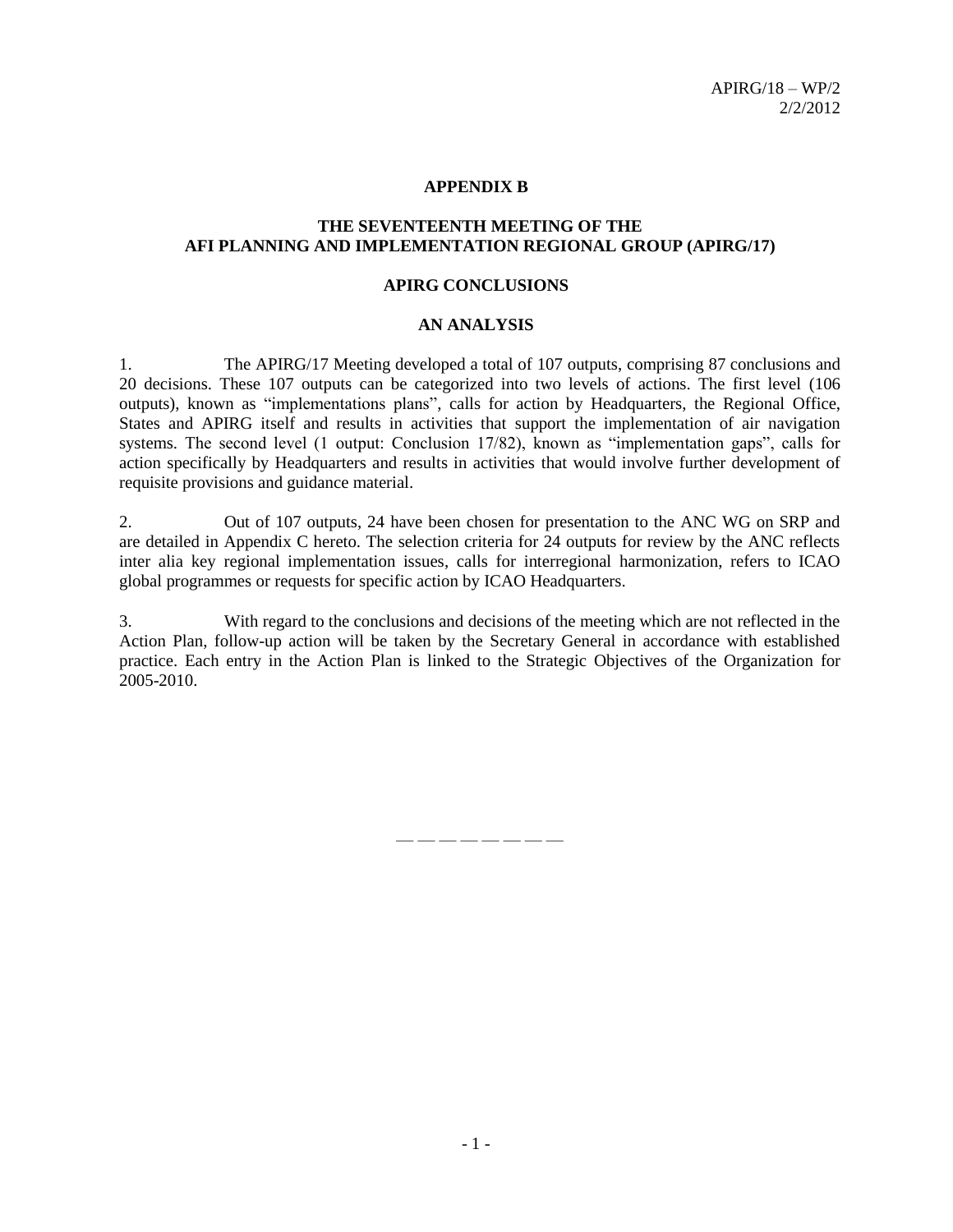## **APPENDIX C Implementation of select conclusions/decisions of APIRG/17 Meeting — Action Plan —**

| <b>Conclusion</b><br>No.<br>---<br><b>Strategic</b><br>Objective* | <b>Title of Conclusion</b>                                                                                 | <b>Text of Conclusion</b>                                                                                                                                                                                                                                                                                                                                                             | <b>Responsibility</b> | <b>Deliverable</b>                                                                         | Action Agreed by ANC on<br><b>8 March 2011</b><br>$($ ANC 186-6 $)$                                                                                                                            | Reporting/<br><b>Completion date</b> |
|-------------------------------------------------------------------|------------------------------------------------------------------------------------------------------------|---------------------------------------------------------------------------------------------------------------------------------------------------------------------------------------------------------------------------------------------------------------------------------------------------------------------------------------------------------------------------------------|-----------------------|--------------------------------------------------------------------------------------------|------------------------------------------------------------------------------------------------------------------------------------------------------------------------------------------------|--------------------------------------|
| $C$ 17/3<br>$\mathbf{A}$                                          | Next Generation of<br><b>Aviation</b><br><b>Professionals</b>                                              | That, States in the AFI Region<br>take necessary actions to ensure<br>an adequate number of<br>that<br>qualified and competent aviation<br>professionals to operate, manage<br>and<br>maintain<br>the<br>future<br>international<br>air<br>transport<br>developed<br>and<br>systems<br>is<br>retained.                                                                                | <b>States</b>         | Qualified and<br>competent<br>aviation<br>professionals                                    | Request Secretariat to<br>explore means to support<br>States in the AFI Region to<br>improve this situation and<br>attract and retain competent<br>personnel to work in the<br>aviation field. | 2011                                 |
| $C$ 17/4<br>$\mathbf{D}$                                          | <b>Mechanism for Data</b><br><b>Collection to support</b><br><b>Regional</b><br><b>Performance Metrics</b> | That States that have not done so,<br>are requested to establish, when<br>possible, a mechanism for data<br>collection,<br>processing<br>and<br>provide<br>and<br>the<br>storage<br>information to the corresponding<br>Regional Office for the identified<br>regional performance metrics.                                                                                           | <b>States</b>         | Implementation<br>of mechanism<br>and information<br>of regional<br>performance<br>metrics | Support the conclusion to<br>establish a mechanism to<br>collect data to support<br>Regional performance<br>metrics.                                                                           | 2011<br>2011                         |
| $C$ 17/7<br>A                                                     | <b>Establishment of</b><br><b>Regional Aviation</b><br><b>Safety Teams</b>                                 | That:<br>Offices<br>a) ICAO<br>Regional<br>should be the champions in<br>the establishment of Regional<br>Safety<br>Aviation<br>Teams<br>(RAST); and<br>The Terms of Reference of<br>b)<br><b>RAST</b><br>should<br>be<br>the<br>in<br>established<br>that<br><b>SO</b><br>soliciting participants from<br>States,<br>appropriate<br>individuals are identified for<br>participation. |                       | Regional<br><b>Aviation Safety</b><br>Teams (RAST)                                         | Noted actions taken in the<br>AFI Region to implement<br>RAST <sub>s</sub> .                                                                                                                   | 2011                                 |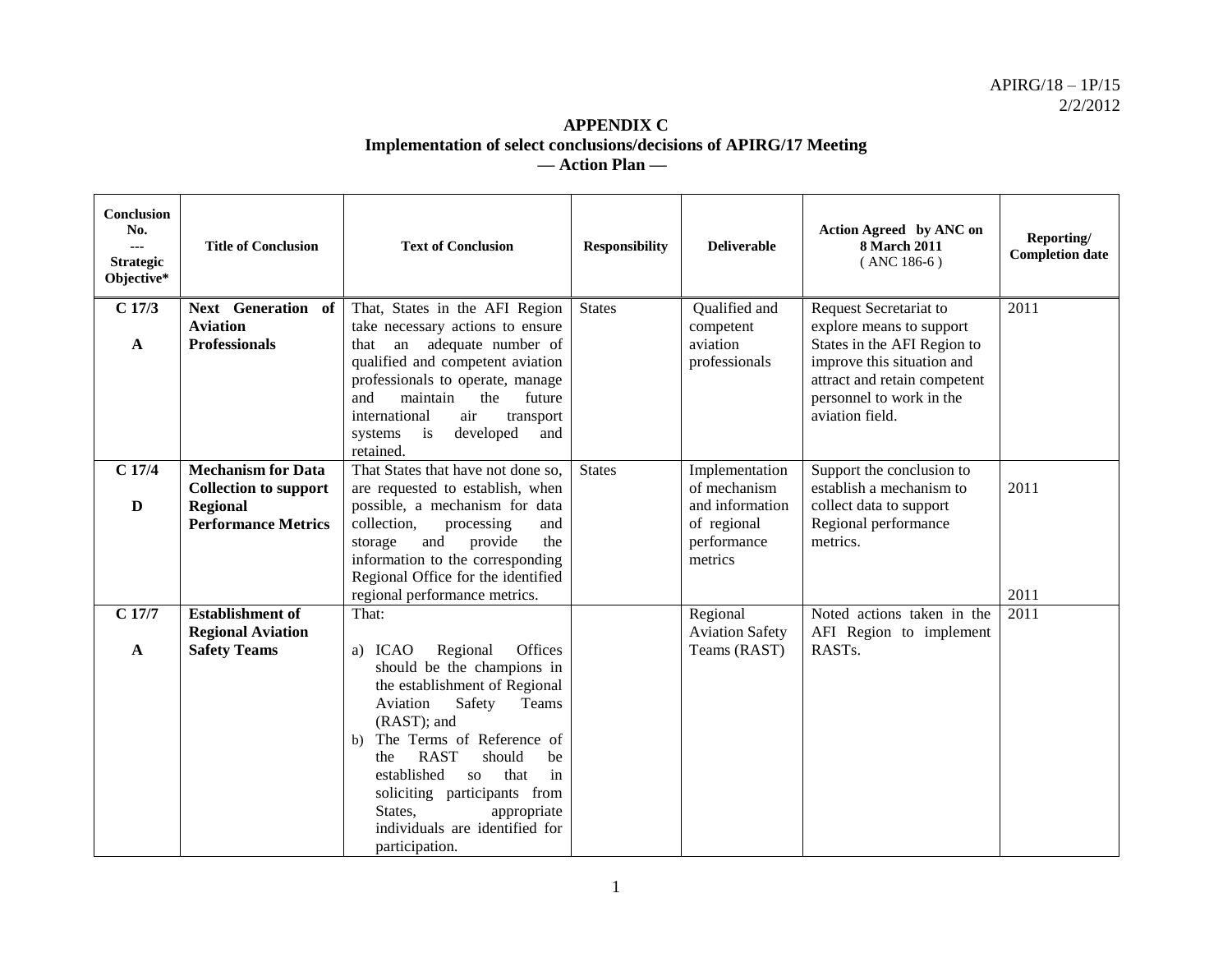| Conclusion<br>No.<br>$\sim$ $\sim$<br><b>Strategic</b><br>Objective* | <b>Title of Conclusion</b>               | <b>Text of Conclusion</b>                                                                                                                                                                                                                                                                                                                                                                                                                                                                                           | <b>Responsibility</b> | <b>Deliverable</b>             | Action Agreed by ANC on<br><b>8 March 2011</b><br>$($ ANC 186-6 $)$                                                                                                                         | Reporting/<br><b>Completion date</b> |
|----------------------------------------------------------------------|------------------------------------------|---------------------------------------------------------------------------------------------------------------------------------------------------------------------------------------------------------------------------------------------------------------------------------------------------------------------------------------------------------------------------------------------------------------------------------------------------------------------------------------------------------------------|-----------------------|--------------------------------|---------------------------------------------------------------------------------------------------------------------------------------------------------------------------------------------|--------------------------------------|
| $C$ 17/10<br>$\mathbf{A}$                                            | <b>Aerodrome</b><br><b>Certification</b> | That:<br>States which have not<br>a)<br>done so should while developing<br>frameworks<br>legislative<br>their<br>that<br>Aerodrome<br>ensure<br>Inspectors<br>adequately<br>are<br>empowered to impose operating<br>restrictions and sanctions at<br>aerodromes in cases where non-<br>conformances<br>have<br>been<br>identified; and<br>b)<br>where<br>aerodrome<br>certification has<br>been<br>not<br>implemented, the Aerodrome<br>Operators should commit to<br>certification of their aerodromes<br>by 2011. | <b>States</b>         | Certification of<br>aerodromes | Support the conclusion and<br>request States to address the<br>of<br>lack<br>aerodrome<br>certification activities and<br>implementation<br>of<br>the<br>runway and safety areas<br>(RESA). | 2011                                 |
| $\overline{C}$ 17/15                                                 | Development of an                        | That:                                                                                                                                                                                                                                                                                                                                                                                                                                                                                                               |                       |                                | Noted.                                                                                                                                                                                      |                                      |
| D                                                                    | <b>AFTN</b> Database                     | States provide AFTN<br>a)<br>centers with statistics software for<br>the automation of AFTN data<br>collection; and                                                                                                                                                                                                                                                                                                                                                                                                 | <b>States</b>         | <b>Statistics</b><br>software  |                                                                                                                                                                                             | 2011                                 |
|                                                                      |                                          | <b>ICAO</b><br>develops<br>b)<br>a<br>secured data base to facilitate<br>web-based electronic compilation<br><b>AFTN</b><br>statistical<br>data<br>of<br>collection and monitoring.                                                                                                                                                                                                                                                                                                                                 |                       | Web-based<br>database          |                                                                                                                                                                                             | 2011                                 |
| $C$ 17/25<br>$\mathbf D$                                             | <b>Implementation of</b><br><b>CPDLC</b> | That, States implement CPDLC<br>procedures<br>for<br>en-route<br>operations in their managed<br>oceanic and remote continental<br>airspace.                                                                                                                                                                                                                                                                                                                                                                         | <b>States</b>         | <b>CPDLC</b><br>Procedures     | Noted.                                                                                                                                                                                      | 2011                                 |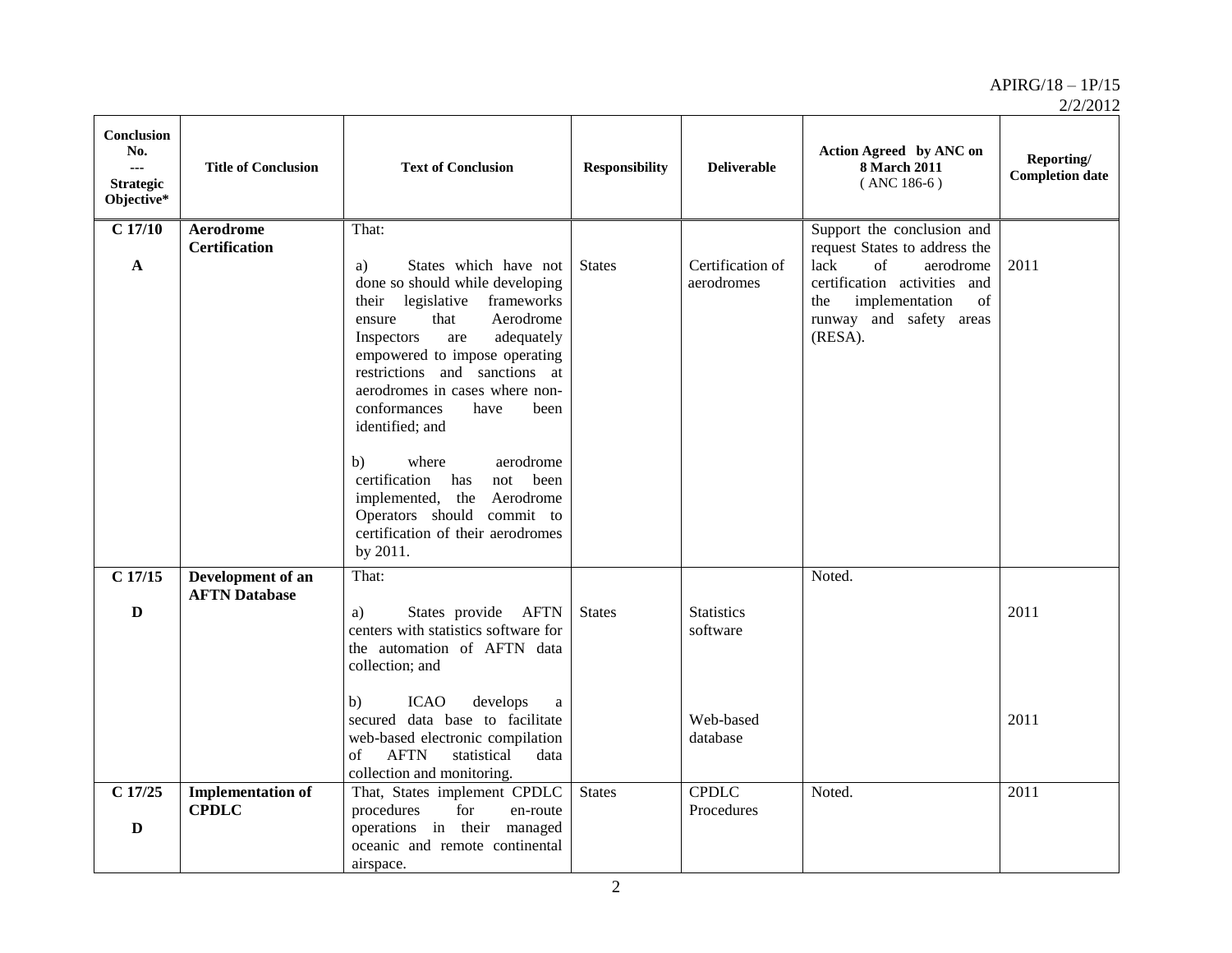| <b>Conclusion</b><br>No.<br>---<br><b>Strategic</b><br>Objective* | <b>Title of Conclusion</b>                                                          | <b>Text of Conclusion</b>                                                                                                                                                                                                                                                                                                                        | <b>Responsibility</b> | <b>Deliverable</b>                   | Action Agreed by ANC on<br><b>8 March 2011</b><br>$(ANC 186-6)$                                                    | Reporting/<br><b>Completion date</b> |
|-------------------------------------------------------------------|-------------------------------------------------------------------------------------|--------------------------------------------------------------------------------------------------------------------------------------------------------------------------------------------------------------------------------------------------------------------------------------------------------------------------------------------------|-----------------------|--------------------------------------|--------------------------------------------------------------------------------------------------------------------|--------------------------------------|
| C17/26<br>D                                                       | <b>Implementation of</b><br><b>RCP</b> concept                                      | That States take the<br>a)<br>advantage of RCP concept stated<br>in ICAO Doc 9869 to improve<br>the provision of aeronautical<br>mobile service (AMS) meeting<br>service level agreements; and                                                                                                                                                   | <b>States</b>         | Meeting service<br>level agreements  | Noted<br>and<br>support<br>the<br>implementation of the RCP<br>concept through regional<br>seminars and workshops. | 2011                                 |
|                                                                   |                                                                                     | <b>ICAO</b><br>b)<br>support<br>the<br><b>RCP</b><br>implementation<br>of the<br>Regional<br>through<br>concept<br>Seminars and Workshops.                                                                                                                                                                                                       |                       | Seminars/<br>Workshops               |                                                                                                                    | 2011                                 |
| C17/28<br>D                                                       | <b>Need for a High Level</b><br><b>Meeting</b><br>on<br>AFI<br><b>GNSS Strategy</b> | That, in order to assist AFI States<br>in making an informed decision<br>on the regional strategy for the<br>$\sigma$ f<br>introduction<br><b>GNSS</b><br>applications, AFCAC organize as<br>a matter of urgency a high level<br>meeting in coordination with<br>ICAO,<br>ASECNA,<br>IATA,<br>AFRAA<br>and<br>relevant<br>other<br>stakeholders. | <b>AFCAC</b>          | Meeting as a<br>matter of<br>urgency | Noted.                                                                                                             | Completed                            |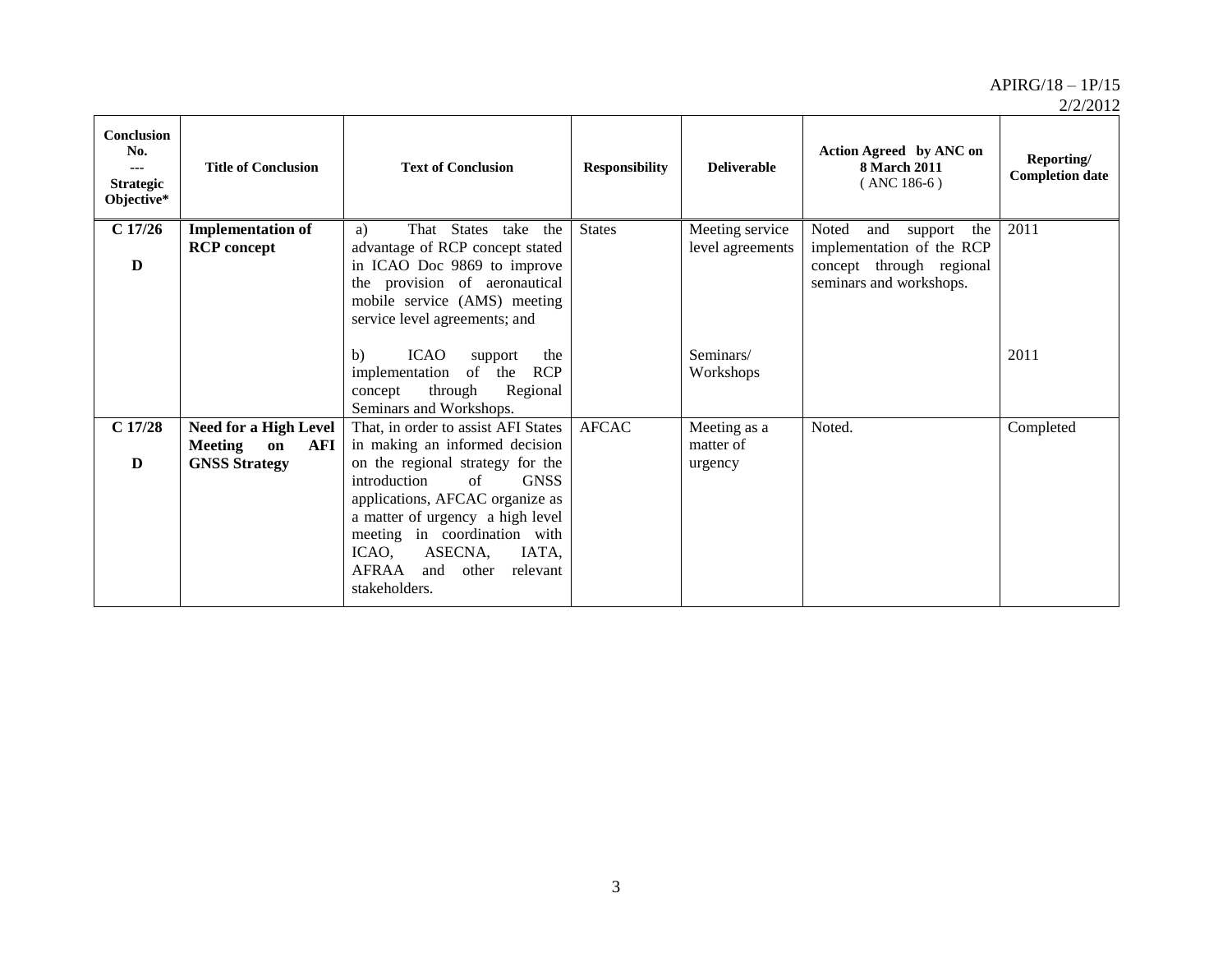| <b>Conclusion</b><br>No.<br>$- - -$<br><b>Strategic</b><br>Objective* | <b>Title of Conclusion</b>                                                                    | <b>Text of Conclusion</b>                                                                                                                                                                                                                                                                                                                                                                                                                                                                                                                                                                                       | <b>Responsibility</b> | <b>Deliverable</b>                                                                               | Action Agreed by ANC on<br><b>8 March 2011</b><br>$($ ANC 186-6 $)$                                                                           | Reporting/<br><b>Completion date</b> |
|-----------------------------------------------------------------------|-----------------------------------------------------------------------------------------------|-----------------------------------------------------------------------------------------------------------------------------------------------------------------------------------------------------------------------------------------------------------------------------------------------------------------------------------------------------------------------------------------------------------------------------------------------------------------------------------------------------------------------------------------------------------------------------------------------------------------|-----------------------|--------------------------------------------------------------------------------------------------|-----------------------------------------------------------------------------------------------------------------------------------------------|--------------------------------------|
| $C$ 17/34<br>D                                                        | <b>ICAO</b> Position for<br>the ITU WRC-2012                                                  | That, States and Air Navigation<br>Service Providers (ANSPS):<br>continue their efforts on<br>a)<br>implementation of the relevant<br>elements of ICAO Assembly<br>A32-13<br>Resolution<br>and<br>in<br>participate in<br>particular,<br>the<br>preparatory work of the ITU and<br>ATU for WRC; and<br>the<br>continue to assign high<br>b)<br>priority to the tasks relating to<br>the protection and availability of<br>frequency<br>Radio<br>spectrum<br>allocated to aeronautical services<br>and<br>in<br>particular,<br>actively<br>in the<br>relevant<br>participate<br>activities of the ITU-R and ATU. | States/ANSPs          | Protection of<br>Radio frequency<br>spectrum                                                     | The<br><b>ANC</b><br>Noted.<br>acknowledges the<br>efforts<br>made by AFI States in<br>supporting ICAO policies at<br><b>ITU</b> Conferences. | 2011                                 |
| $C$ 17/38<br>D                                                        | Non-application of<br>charges for the<br>utilization of<br>aeronautical<br>frequency spectrum | That, AFI States refrain from<br>Air<br>subjecting<br>Navigation<br>Service Providers to charges for<br>the utilization of Aeronautical<br>Frequency Spectrum, including<br>aeronautical<br>communications<br>supported by VSAT Stations.                                                                                                                                                                                                                                                                                                                                                                       | <b>States</b>         | Non-application<br>of charges for<br>the utilization of<br>aeronautical<br>frequency<br>spectrum | Noted and applauds the<br>implementation of VSAT<br>services in the AFI Region.                                                               | 2011                                 |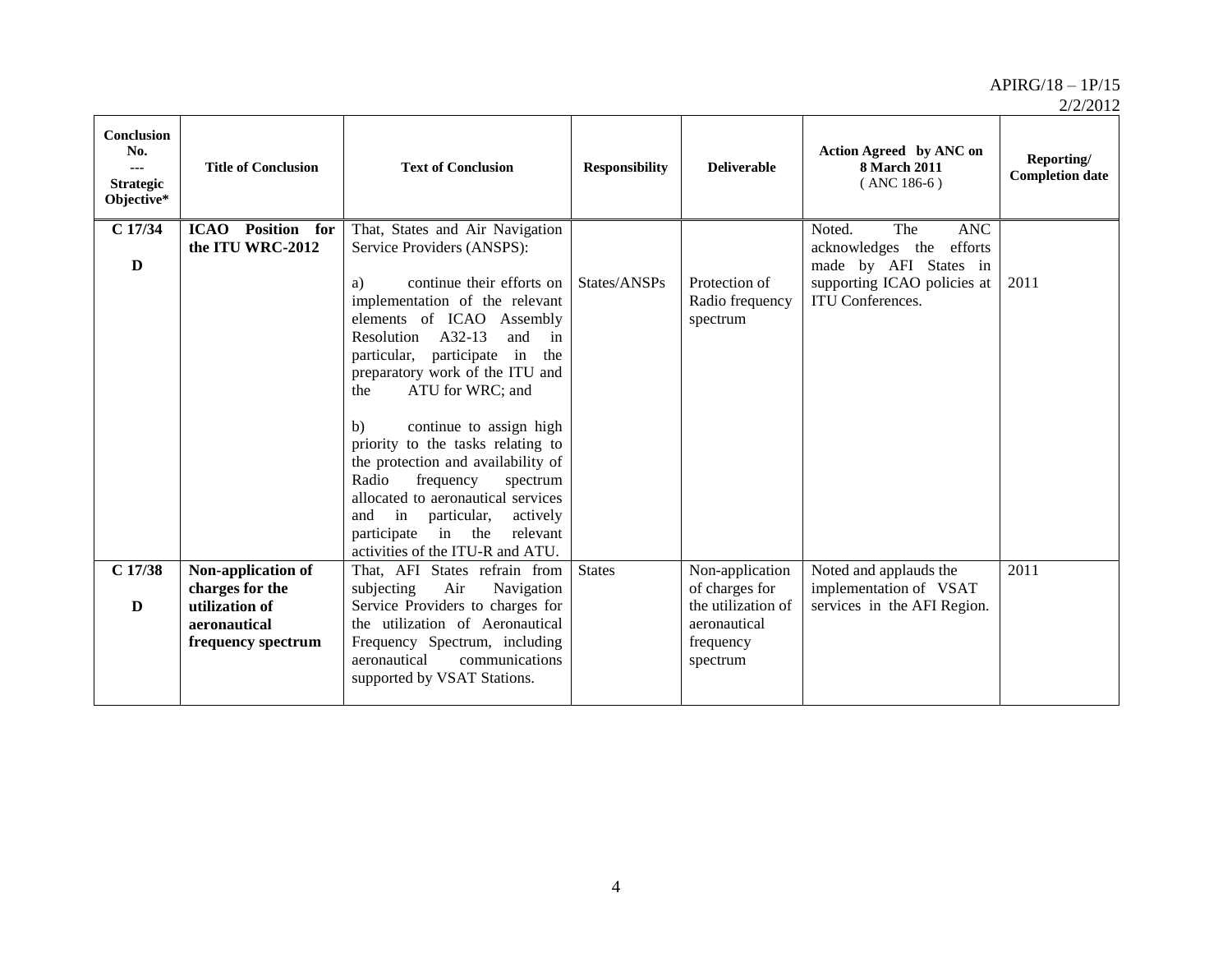| Conclusion<br>No.<br>---<br><b>Strategic</b><br>Objective* | <b>Title of Conclusion</b>                                  | <b>Text of Conclusion</b>                                                                                                                                                                                                                                                                                                                                                                                                                                                                                                                                                                                                                                                                                                                                                                                                                      | <b>Responsibility</b> | <b>Deliverable</b>                      | Action Agreed by ANC on<br>8 March 2011<br>$($ ANC 186-6 $)$                                                      | Reporting/<br><b>Completion date</b> |
|------------------------------------------------------------|-------------------------------------------------------------|------------------------------------------------------------------------------------------------------------------------------------------------------------------------------------------------------------------------------------------------------------------------------------------------------------------------------------------------------------------------------------------------------------------------------------------------------------------------------------------------------------------------------------------------------------------------------------------------------------------------------------------------------------------------------------------------------------------------------------------------------------------------------------------------------------------------------------------------|-----------------------|-----------------------------------------|-------------------------------------------------------------------------------------------------------------------|--------------------------------------|
| $C$ 17/42<br>D                                             | <b>Resolution of Missing</b><br><b>Flight Plans Problem</b> | That, in order to effectively<br>address the problem of missing<br>flight plans between AFI ACCS,<br>AFI states:<br>immediate<br>take<br>a)<br>measures to ensure that standard<br>requirements for flight plan<br>processing are adhered to;<br>ensure that all FIRs<br>b)<br>collect/record information<br>on<br>flight<br>plans<br>missing<br>and<br>exchange such information/data<br>with other FIRs;<br>ensure that ACCs/FICs<br>$\mathbf{c}$ )<br>respond to queries from other<br>ACCs/FICs regarding missing<br>flight plans on a timely basis,<br>providing details that might<br>assist not just the affected firs<br>but others in resolving the<br>causes for missing flight plans;<br>and<br>bring<br>d)<br>the<br>trend<br>missing<br>information/data<br>on<br>flight plans to the attention of<br>the TAG for further action. | <b>States</b>         | Solve missing<br>flight plan<br>problem | Noted and acknowledge that<br>there are areas of no/poor<br>flight plan coordination that<br>need to be improved. | 2011                                 |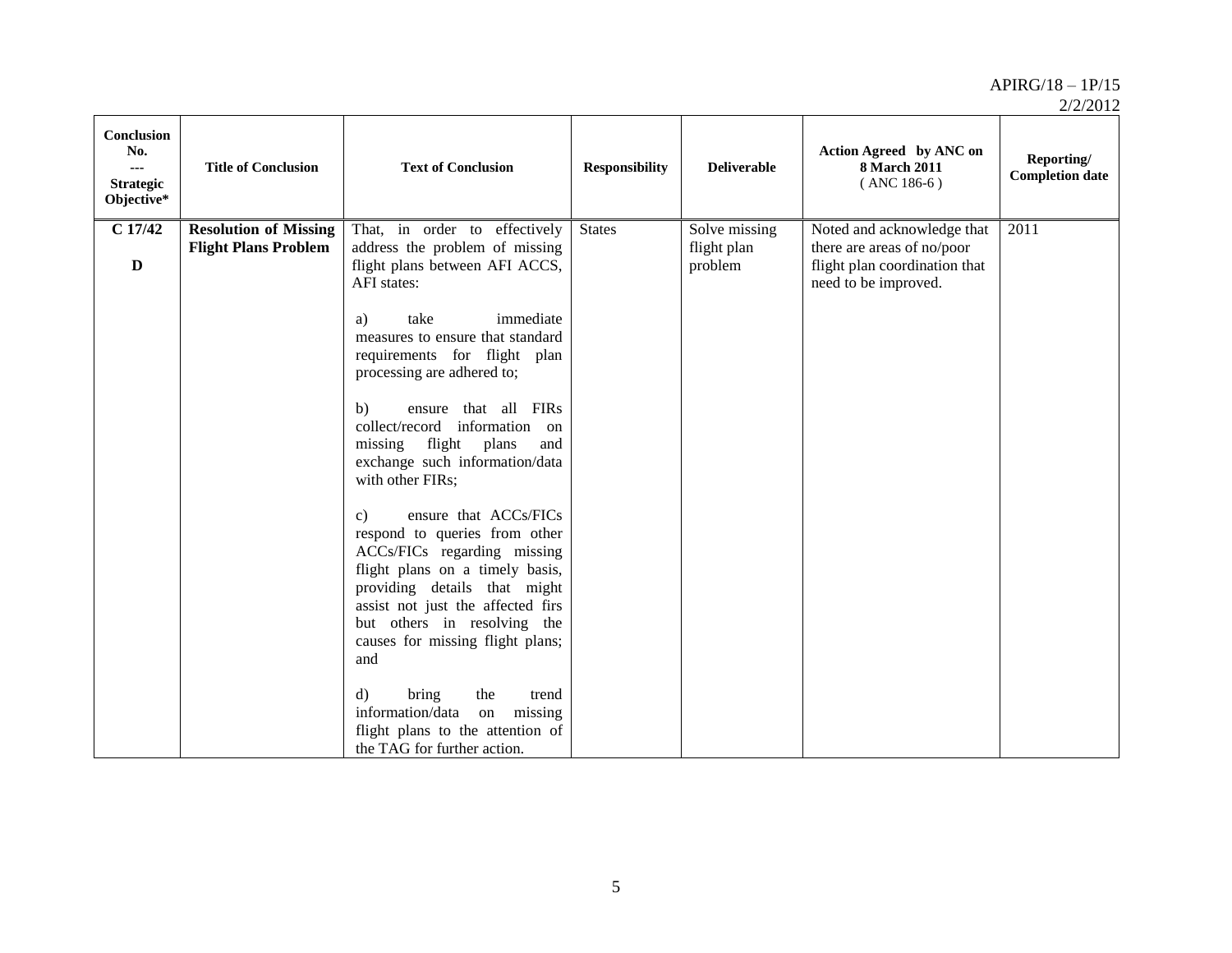2/2/2012

| <b>Conclusion</b><br>No.<br>$- - -$<br><b>Strategic</b><br>Objective* | <b>Title of Conclusion</b>                                                                         | <b>Text of Conclusion</b>                                                                                                                                                                                                                                                                                                                                                                                                                                        | <b>Responsibility</b> | <b>Deliverable</b>       | Action Agreed by ANC on<br><b>8 March 2011</b><br>$($ ANC 186-6 $)$                                                                                                                                                                                                                                                                                                                                       | Reporting/<br><b>Completion date</b> |
|-----------------------------------------------------------------------|----------------------------------------------------------------------------------------------------|------------------------------------------------------------------------------------------------------------------------------------------------------------------------------------------------------------------------------------------------------------------------------------------------------------------------------------------------------------------------------------------------------------------------------------------------------------------|-----------------------|--------------------------|-----------------------------------------------------------------------------------------------------------------------------------------------------------------------------------------------------------------------------------------------------------------------------------------------------------------------------------------------------------------------------------------------------------|--------------------------------------|
| C17/43<br>D                                                           | <b>Implementation of</b><br><b>Strategic Lateral</b><br>Offsets (SLOP) in the<br><b>AFI</b> Region | AFI<br>States<br>implement<br>That,<br>within<br><b>SLOP</b><br>areas of<br>their<br><b>AIRAC</b><br>responsibility,<br>by<br>effective date 30th November<br>2010, in line with provisions in<br>PANS-ATM Doc 4444 Chapter<br>16 and the following guidance:<br>SLOP will be applied in<br>a)<br>those oceanic FIRs where fixed<br>routes are established;<br>SLOP will be applied in<br>b)<br>all areas of the continental AFI<br>Region except in those areas | <b>States</b>         | Implement<br><b>SLOP</b> | Noted.<br>The Commission welcomed<br>this positive development.<br>The increased reliance on<br>highly accurate navigation<br>systems in African airspace<br>increases the possibility of<br>collision should a loss of<br>vertical separation occur to<br>aircraft in the same route.<br>The ANC also noted that<br>is particularly good<br>this<br>news in a region with<br>challenging geography, vast | 2010/2011                            |
|                                                                       |                                                                                                    | ATC separation<br>where<br>i <sub>s</sub><br>provided by surveillance, unless<br>approved by the State; and<br>SLOP will be applied in<br>$\mathbf{c}$<br>oceanic random routing areas<br>(AORRA and IORRA) with<br>effect from the target date of<br>AIRAC date of 2 June 2011.                                                                                                                                                                                 |                       |                          | remote<br>regions,<br>communications<br>deficiencies<br>largely<br>and<br>air<br>procedural<br>traffic<br>control.                                                                                                                                                                                                                                                                                        |                                      |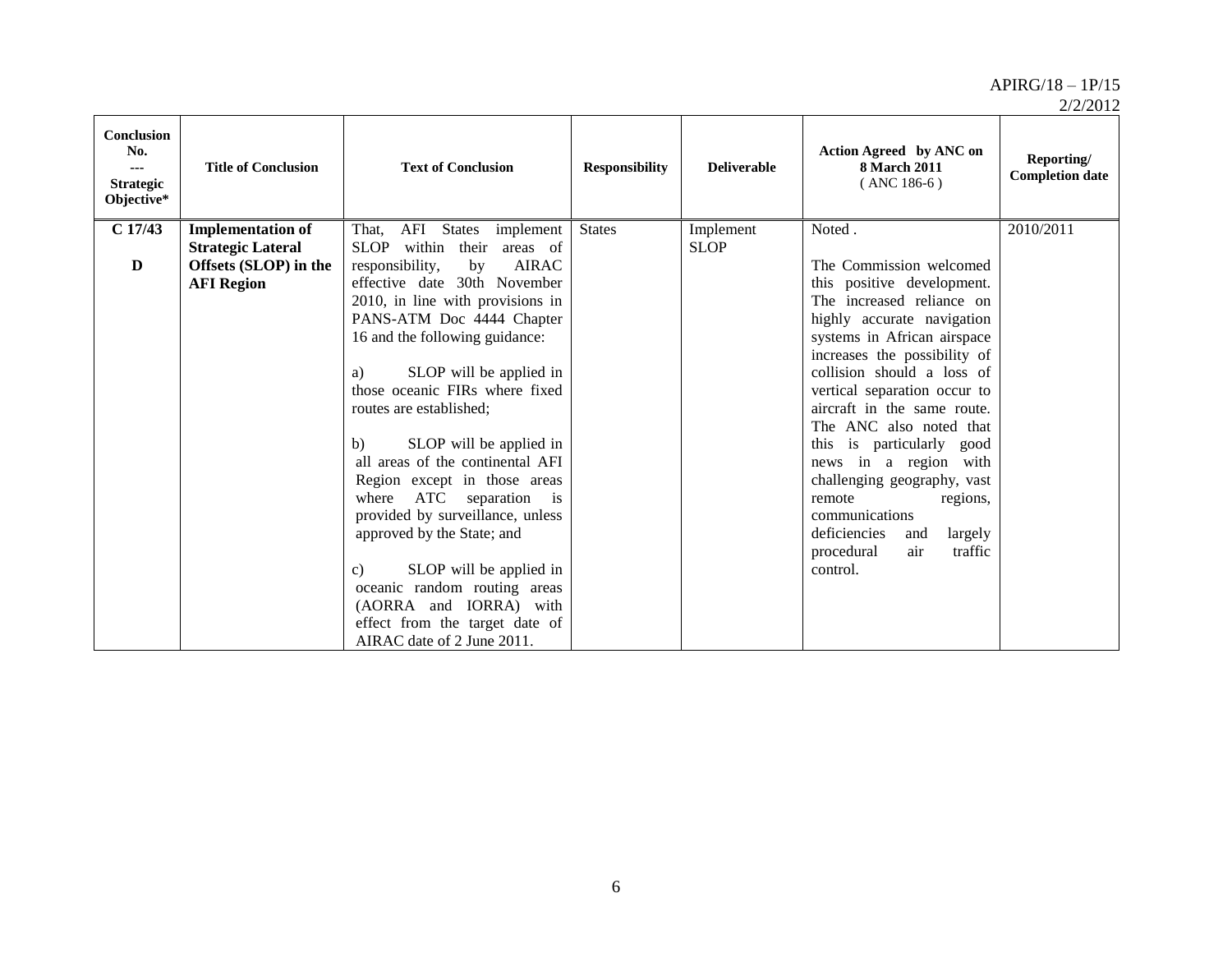| <b>Conclusion</b><br>No.<br>$\sim$<br><b>Strategic</b><br>Objective* | <b>Title of Conclusion</b>                                                                                                                         | <b>Text of Conclusion</b>                                                                                                                                                                                                                                                                                                                                                                                                                                      | <b>Responsibility</b> | <b>Deliverable</b>                                                 | Action Agreed by ANC on<br>8 March 2011<br>$($ ANC 186-6 $)$                                                         | Reporting/<br><b>Completion date</b> |
|----------------------------------------------------------------------|----------------------------------------------------------------------------------------------------------------------------------------------------|----------------------------------------------------------------------------------------------------------------------------------------------------------------------------------------------------------------------------------------------------------------------------------------------------------------------------------------------------------------------------------------------------------------------------------------------------------------|-----------------------|--------------------------------------------------------------------|----------------------------------------------------------------------------------------------------------------------|--------------------------------------|
| $C$ 17/46<br>$\mathbf{D}$                                            | <b>AFI PBN</b><br>Implementation<br><b>Regional Plan</b>                                                                                           | That:<br>the AFI Regional PBN<br>a)<br>implementation plan is updated<br>and endorsed as at Appendix G<br>3.4D to this report, to more<br>accurately<br>reflect<br><b>PBN</b><br>implementation<br>goals<br>in<br>Assembly Resolution A36-23,<br>guidance in the PBN Manual<br>$(Doc \t 9613),$<br>and<br>regional<br>planning guidance provided by<br>APIRG; and<br>Regional<br><b>PBN</b><br>the<br>b)<br>Implementation Plan be included<br>in AFI Doc 003. |                       | <b>Update AFI</b><br><b>Regional PBN</b><br>implementation<br>plan | Noted .The Commission<br>encourages the region to<br>work towards the<br>implementation of PBN.                      | 2011                                 |
| $C$ 17/51<br>$\mathbf{D}$                                            | <b>Lowering of</b><br><b>RNAV/RNP Routes</b><br><b>UM214 and UM215</b>                                                                             | That, the ICAO Regional Offices<br>carry out further consultations<br>with the States concerned about<br>the lowering of RNAV/RNP<br>routes UM214 and UM215 from<br>FL330 down to FL320, taking<br>into<br>account<br>operational<br>considerations.                                                                                                                                                                                                           |                       |                                                                    | Noted.                                                                                                               | 2011                                 |
| $C$ 17/52<br>$\mathbf{D}$                                            | <b>Dissemination of a</b><br>letter inviting<br>proposals for<br>establishment of the<br><b>AFI Flight</b><br><b>Procedures</b><br>Programme (FPP) | That, pursuant to the SP AFI/08<br>RAN Meeting, Recommendation<br>6/10, ICAO disseminate, as a<br>matter of urgency, the letter<br>inviting interested States and<br>international organizations<br>to<br>submit<br>proposals<br>for<br>establishment and hosting of the<br>AFI FPP.                                                                                                                                                                           |                       |                                                                    | Noted . The Commission<br>encourages the<br>establishment of the AFI<br><b>Flight Procedures</b><br>Programme (FFP). | Completed                            |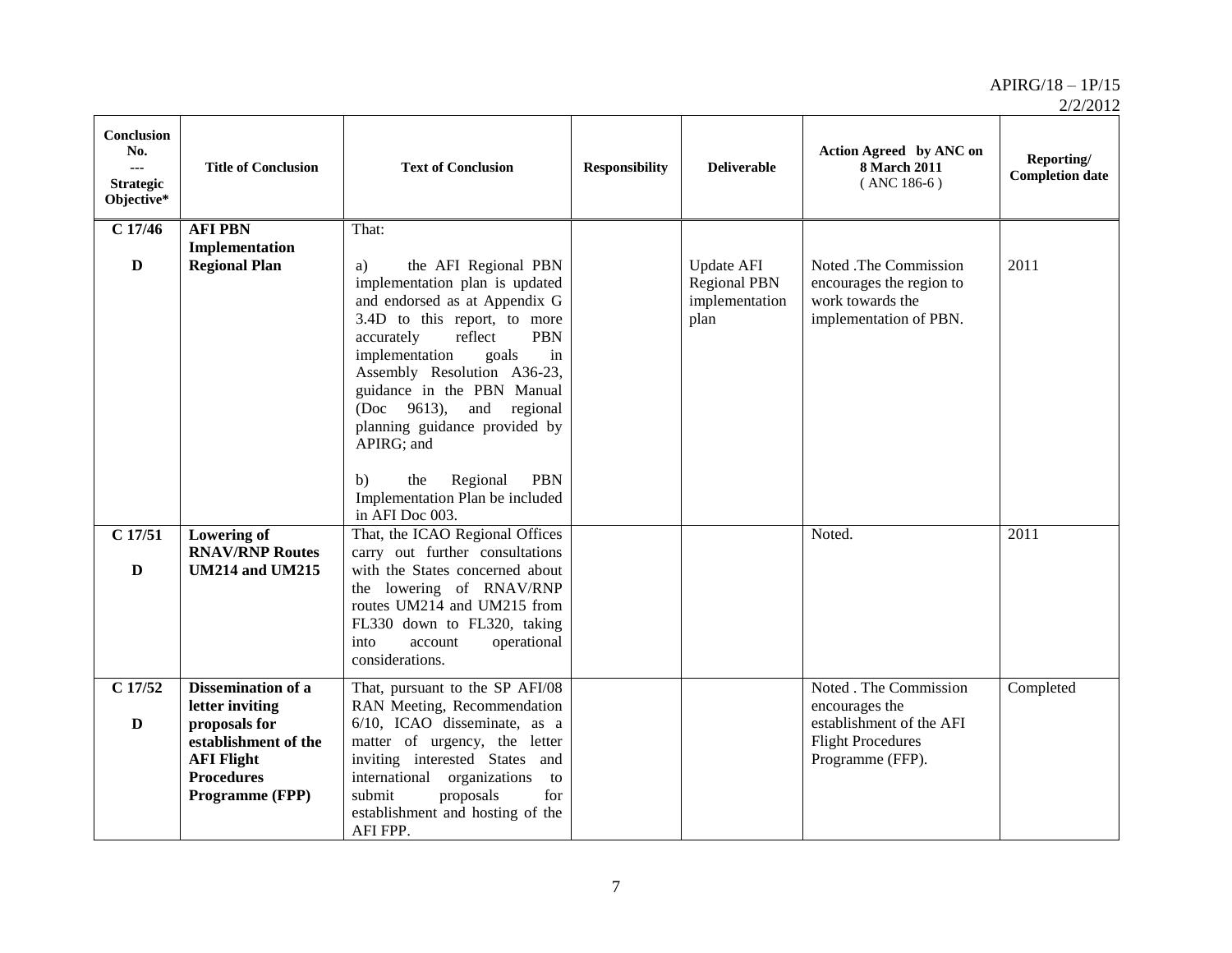| <b>Conclusion</b><br>No.<br><br><b>Strategic</b><br>Objective* | <b>Title of Conclusion</b>                                                                         | <b>Text of Conclusion</b>                                                                                                                                                                                                          | <b>Responsibility</b> | <b>Deliverable</b>                                       | Action Agreed by ANC on<br><b>8 March 2011</b><br>$($ ANC 186-6 $)$                                                                                                                                              | Reporting/<br><b>Completion date</b> |
|----------------------------------------------------------------|----------------------------------------------------------------------------------------------------|------------------------------------------------------------------------------------------------------------------------------------------------------------------------------------------------------------------------------------|-----------------------|----------------------------------------------------------|------------------------------------------------------------------------------------------------------------------------------------------------------------------------------------------------------------------|--------------------------------------|
| D 17/61<br>$\mathbf{D}$                                        | <b>Establishment of the</b><br><b>AFI Flight Plan</b><br><b>Transition Task</b><br>Force (FPLT TF) | That, in order to enable a<br>harmonized<br>regional<br>implementation of Amendment 1<br>to the fifteenth edition of PANS-<br>ATM (Doc 4444) in coordination<br>with other ICAO Regions:                                           | <b>ICAO HQ</b>        | <b>Task Force</b>                                        | the decision<br>Noted<br>and<br>expressed concern over the<br>for<br>progress<br>the<br>implementation of the ICAO<br>FPL 2012. The Secretariat is<br>called upon to assist the AFI<br>Region wherever possible. | 2010/2011                            |
|                                                                |                                                                                                    | the AFI Flight Plan<br>a)<br>Transition Task Force (FPLT TF)<br>is established with the terms of<br>reference (TOR) at Appendix 3.4J<br>to this report;<br>the Task Force should,<br>b)<br>if practical hold its first meeting     |                       | <b>Support AFI</b><br>Region to<br>implement FPL<br>2012 |                                                                                                                                                                                                                  | 2011                                 |
|                                                                |                                                                                                    | as soon as possible but no later<br>than September 2010;<br>AFI States are urged to<br>$\mathbf{c})$<br>provide to<br>the Task Force<br>requested<br>with<br>information                                                           |                       |                                                          |                                                                                                                                                                                                                  |                                      |
|                                                                |                                                                                                    | its studies<br>and<br>regard to<br>minimum<br>with<br>assessments,<br>delay; and<br>APIRG noting that its<br>$\mathbf{d}$<br>next regular meeting could be in<br>2011,<br>directed<br>the<br>late<br>ATS/AIS/SAR SG to endorse the |                       |                                                          |                                                                                                                                                                                                                  |                                      |
|                                                                |                                                                                                    | regional strategy<br>and<br>plan<br>including changes thereto, on its<br>behalf.                                                                                                                                                   |                       |                                                          |                                                                                                                                                                                                                  |                                      |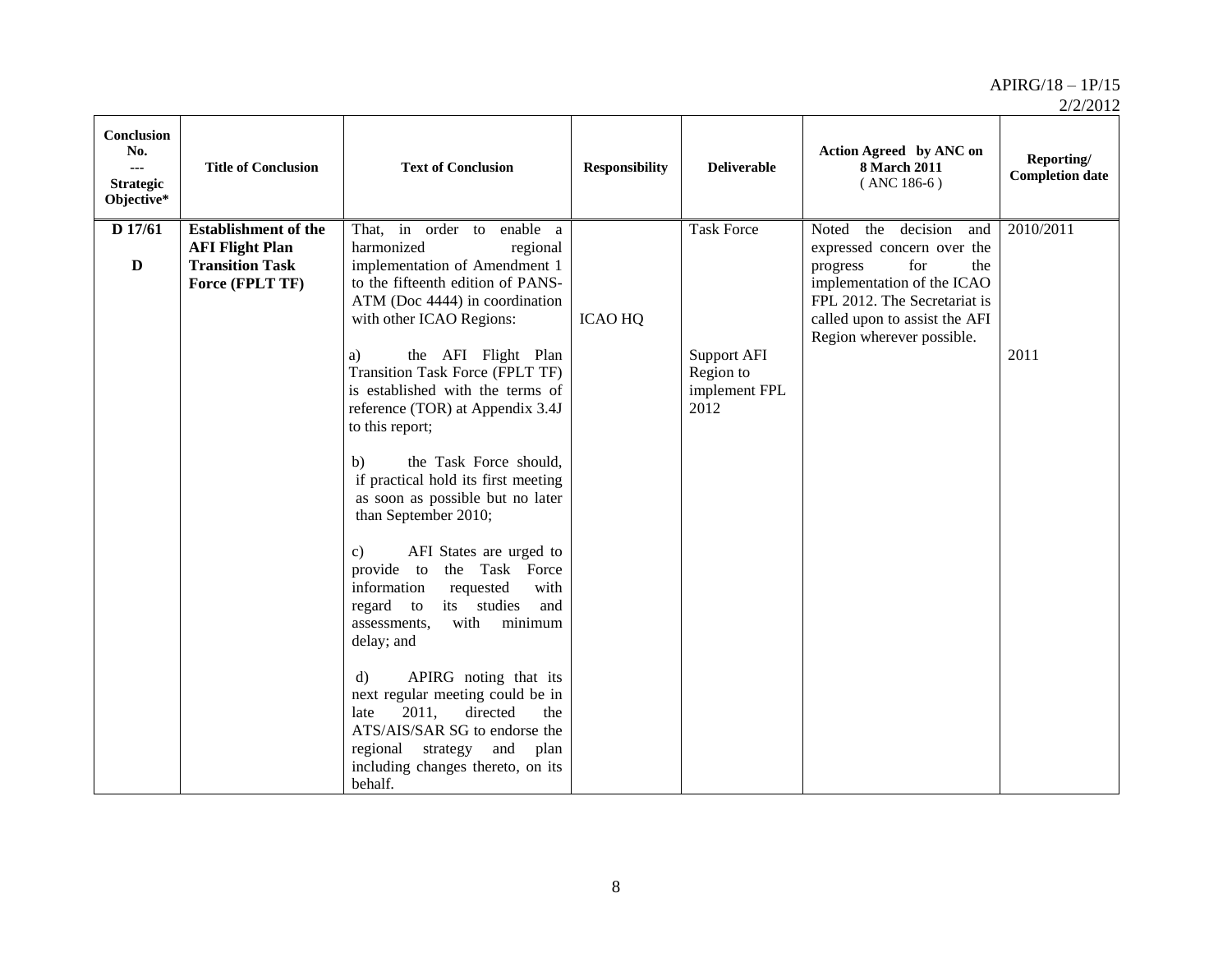| 2/2/2012 |
|----------|
|----------|

| <b>Conclusion</b><br>No.<br>$\sim$<br><b>Strategic</b><br>Objective* | <b>Title of Conclusion</b>                | <b>Text of Conclusion</b>                                                                                                                                                                                                      | <b>Responsibility</b> | <b>Deliverable</b>   | Action Agreed by ANC on<br><b>8 March 2011</b><br>$($ ANC 186-6 $)$ | Reporting/<br><b>Completion date</b> |
|----------------------------------------------------------------------|-------------------------------------------|--------------------------------------------------------------------------------------------------------------------------------------------------------------------------------------------------------------------------------|-----------------------|----------------------|---------------------------------------------------------------------|--------------------------------------|
| $C$ 17/66                                                            | <b>Development</b> and<br>promulgation of | That:                                                                                                                                                                                                                          |                       |                      |                                                                     |                                      |
| $\mathbf{D}$                                                         | contingency plans                         | AFI<br><b>States</b><br>a)<br>develop/update and promulgate<br>contingency plans in accordance<br>with Annex 11 and Annex 15<br>provisions;                                                                                    | <b>States</b>         | Contingency<br>plans | Noted.                                                              | 2011                                 |
|                                                                      |                                           | b)<br>AFI States use available<br>ICAO guidance material for the<br>development and promulgation<br>of contingency plans including<br>the template at Appendix 3.4K to<br>this report;                                         | <b>States</b>         | Contingency<br>plans |                                                                     | 2011                                 |
|                                                                      |                                           | <b>ICAO</b> Regional Offices<br>$\mathbf{c})$<br>carry out a survey on the status<br>of development of contingency<br>plans in the AFI region in order<br>to take remedial actions as<br>necessary; and                        |                       | Survey               |                                                                     | 2011                                 |
|                                                                      |                                           | ICAO Regional Offices<br>$\mathbf{d}$<br>expedite responses to States on<br>matters related to development of<br>contingency plans, as<br>well<br>for approval<br>processes<br>of<br>contingency plans submitted by<br>States. |                       |                      |                                                                     | 2011                                 |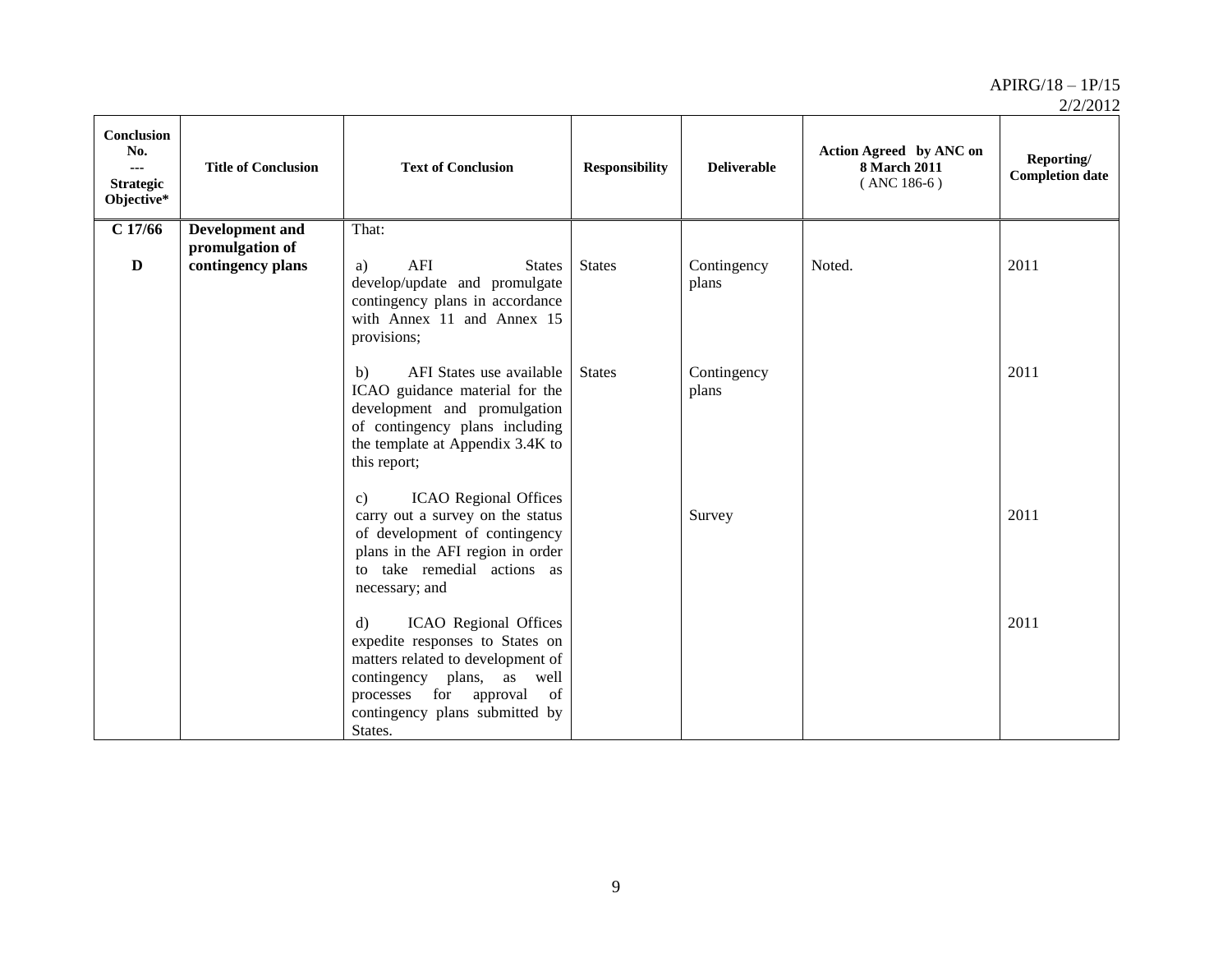| <b>Conclusion</b><br>No.<br>$\sim$<br><b>Strategic</b><br>Objective* | <b>Title of Conclusion</b>                  | <b>Text of Conclusion</b>                                                                                                                                                                                                                                                                                                                                                                                                                                                                                                                                   | <b>Responsibility</b> | <b>Deliverable</b>  | Action Agreed by ANC on<br>8 March 2011<br>$($ ANC 186-6 $)$                                                                                                                                                                                                                        | Reporting/<br><b>Completion date</b> |
|----------------------------------------------------------------------|---------------------------------------------|-------------------------------------------------------------------------------------------------------------------------------------------------------------------------------------------------------------------------------------------------------------------------------------------------------------------------------------------------------------------------------------------------------------------------------------------------------------------------------------------------------------------------------------------------------------|-----------------------|---------------------|-------------------------------------------------------------------------------------------------------------------------------------------------------------------------------------------------------------------------------------------------------------------------------------|--------------------------------------|
| $C$ 17/68<br>$\mathbf{D}$                                            | <b>Search and Rescue</b><br><b>Services</b> | That, with the objective to foster<br>the implementation of SAR<br>services and improvement of<br>SAR systems in the Region, AFI<br>states are:<br>urged to establish joint<br>a)<br>aviation/maritime<br>rescue<br>coordination centres (RCCs) in<br>order to optimize usage of<br>resources and coordination;<br>encouraged to establish<br>b)<br>sub-regional task forces to<br>progress the development SAR<br>cooperative arrangements and<br>integration of SAR services;<br>consider<br>urged<br>$\mathbf{c}$<br>to<br>entering into agreements with | <b>States</b>         | <b>SAR</b> services | Noted . The Commission<br>informed<br>by<br>the<br>was<br>Secretariat<br>on<br>several<br>initiatives done in the AFI<br>Region to improve SAR<br>services. The Commission<br>called upon States to make<br>efforts<br>implement<br>to<br>measures requested by this<br>conclusion. | 2011                                 |
|                                                                      |                                             | that<br>have<br>adequate<br><b>States</b><br>facilities (within or outside the<br>sub-region) to assist in SAR<br>operations; and<br>encouraged to include<br>d)<br>officials from other State organs<br>who are part of the States SAR<br>organization, in their delegations<br>to relevant ICAO meetings and<br>workshops.                                                                                                                                                                                                                                |                       |                     |                                                                                                                                                                                                                                                                                     |                                      |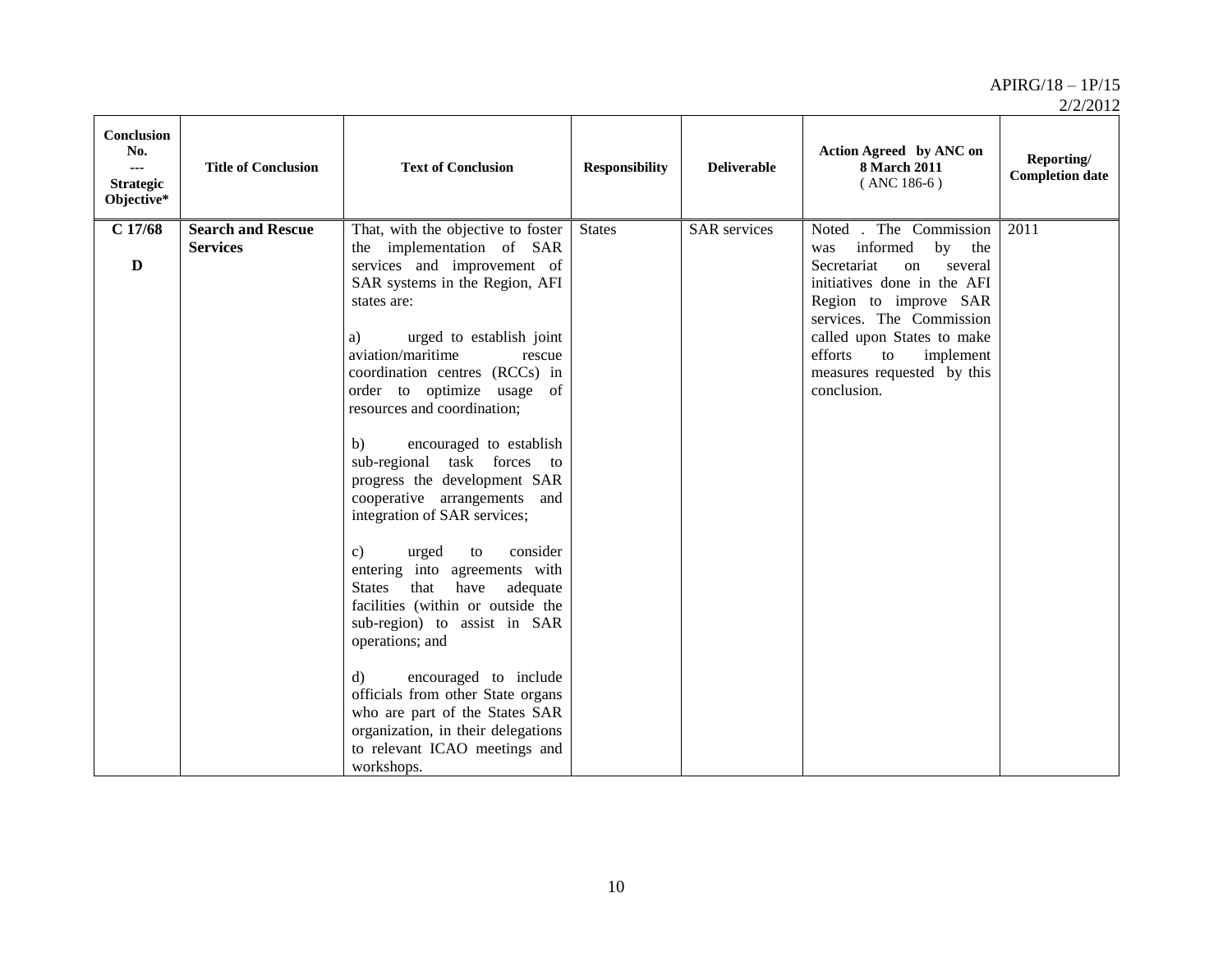| <b>Conclusion</b><br>No.<br>$\overline{a}$<br><b>Strategic</b><br>Objective* | <b>Title of Conclusion</b>                                                          | <b>Text of Conclusion</b>                                                                                                                                                                                                                                                                                                                                               | <b>Responsibility</b>                      | <b>Deliverable</b>                                       | Action Agreed by ANC on<br>8 March 2011<br>$(ANC 186-6)$                                                                             | Reporting/<br><b>Completion date</b> |
|------------------------------------------------------------------------------|-------------------------------------------------------------------------------------|-------------------------------------------------------------------------------------------------------------------------------------------------------------------------------------------------------------------------------------------------------------------------------------------------------------------------------------------------------------------------|--------------------------------------------|----------------------------------------------------------|--------------------------------------------------------------------------------------------------------------------------------------|--------------------------------------|
| $C$ 17/82<br>$\mathbf{D}$                                                    | <b>Measures to improve</b><br>the issuance and<br>dissemination of<br><b>SIGMET</b> | That:<br>Regional<br>the<br>ICAO<br>a)<br>Offices of Dakar and Nairobi<br>evaluate the provision of SIGMET<br>information in all AFI MWOs<br>through the RODB and State<br>missions;                                                                                                                                                                                    |                                            | <b>SIGMET</b><br>information                             | Noted the conclusion<br>observing that similar issues<br>associated with<br>communications exist.                                    | 2011                                 |
|                                                                              |                                                                                     | ICAO Regional Offices<br>b)<br>encourage States to establish<br>arrangements between adjacent<br>MWOs for the provision of<br>SIGMET information in MWOs<br>where telecommunications<br><sub>or</sub><br>organizational issues are still<br>inadequate;                                                                                                                 | <b>ICAO</b><br>Headquarters/<br><b>WMO</b> | Arrangements<br>between MWOs                             |                                                                                                                                      | 2011                                 |
|                                                                              |                                                                                     | WMO in coordination<br>$\mathbf{c}$<br>with ICAO, be invited to provide<br>additional training in the issuance<br>of VA and TC SIGMETs to some<br>MWOs not able to issue the<br>required SIGMETs;<br>d)<br>the<br><b>ICAO</b><br>Regional<br>Offices of Dakar and Nairobi<br>update the AFI SIGMET guide for<br>additional details of VA and TC<br>test procedures; and | <b>States</b>                              | Training<br><b>Update AFI</b><br><b>SIGMENT</b><br>guide | The Secretary General is<br>requested to coordinate with<br>WMO for additional<br>training related to issue of<br>VA and TC SIGMETs. | 2011<br>2011                         |
|                                                                              |                                                                                     | <b>MWOs</b><br>provider<br>the<br>e)<br>States endeavor to address the<br>deficiencies in<br>identified<br>the<br>and dissemination of<br>issuance<br>SIGMET.                                                                                                                                                                                                           |                                            | Address<br><b>SIGMET</b><br>deficiencies                 |                                                                                                                                      | 2011                                 |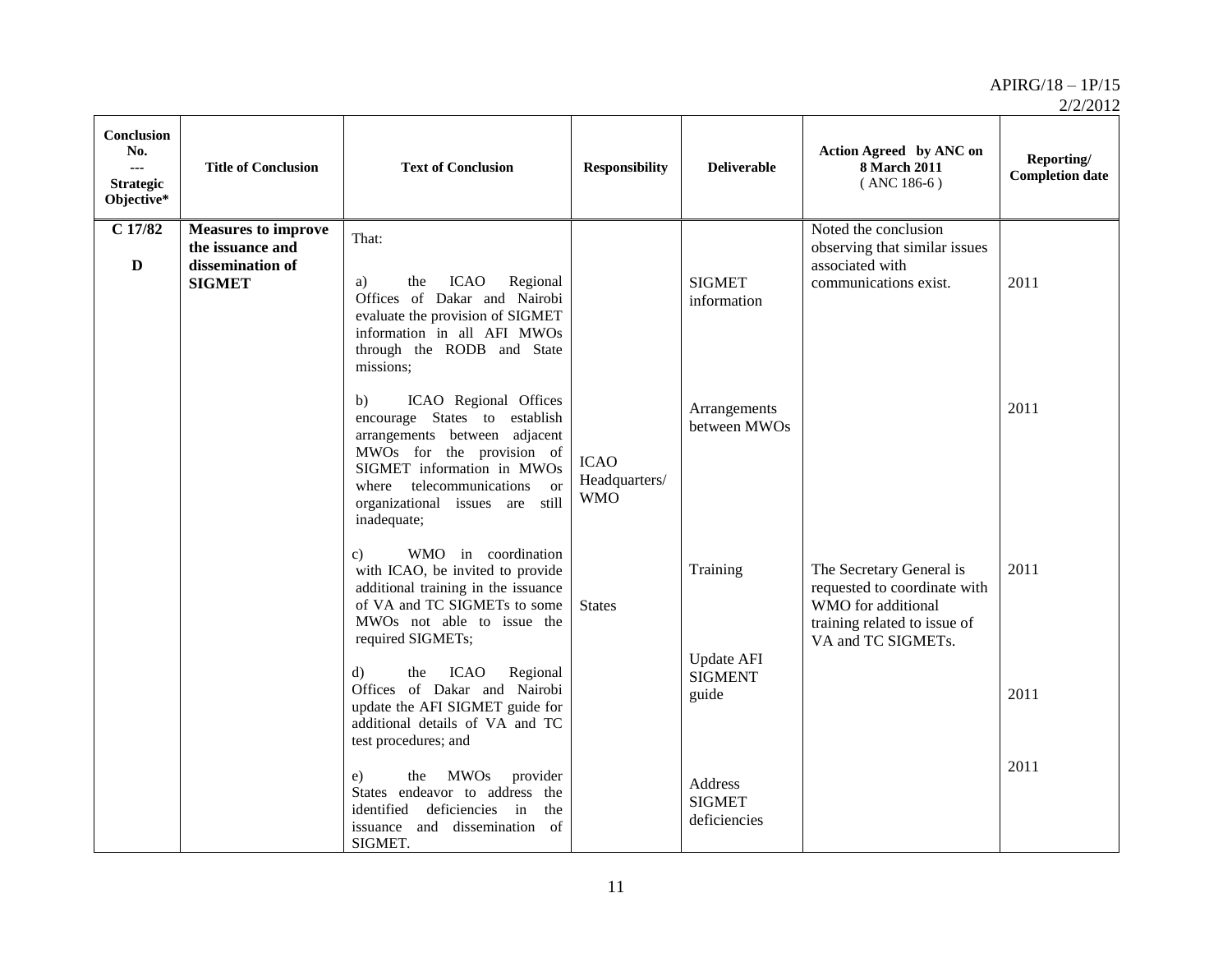| 2/2/2012 |
|----------|
|----------|

| <b>Conclusion</b><br>No.<br>---<br><b>Strategic</b><br>Objective* | <b>Title of Conclusion</b>           | <b>Text of Conclusion</b>                                                                                                                                                                                                                                                                                                                                                                                   | <b>Responsibility</b> | <b>Deliverable</b>                                     | Action Agreed by ANC on<br><b>8 March 2011</b><br>$($ ANC 186-6 $)$                                                                                                                                                                                      | Reporting/<br><b>Completion date</b> |
|-------------------------------------------------------------------|--------------------------------------|-------------------------------------------------------------------------------------------------------------------------------------------------------------------------------------------------------------------------------------------------------------------------------------------------------------------------------------------------------------------------------------------------------------|-----------------------|--------------------------------------------------------|----------------------------------------------------------------------------------------------------------------------------------------------------------------------------------------------------------------------------------------------------------|--------------------------------------|
| $C$ 17/86<br>$\mathbf{D}$                                         | <b>Transition from AIS</b><br>to AIM | That, recognizing the limitations<br>of the current AIS, which does<br>not meet the new global ATM<br>system requirements envisioned<br>by the ATM operational concept,<br>and taking into consideration the<br>ICAO roadmap for the transition<br>from AIS to AIM:<br>States that have not yet<br>a)<br>done so, are urged to develop<br>national plans to implement the<br>transition from AIS to AIM and | <b>States</b>         | Develop<br>national plans                              | Noted. The transition in the<br>AFI Region will benefit if a<br>robust communication<br>infrastructure exists.<br>The Commission called<br>upon the Secretariat to<br>support/monitor the<br>transition of AIS to AIM<br>through regional<br>mechanisms. | 2010                                 |
|                                                                   |                                      | send them to the ICAO ESAF<br>and WACAF Regional Offices<br>before 31 December 2010; and<br>AFI<br>AIM<br>b)<br>force<br>implementation<br>task<br>monitor<br>the<br>progress<br>of<br>transition from AIS to AIM in<br>the AFI Region and support<br>regional and national planning<br>efforts.                                                                                                            |                       | Monitor<br>/Support<br>transition AIS to<br><b>AIM</b> |                                                                                                                                                                                                                                                          | 2011                                 |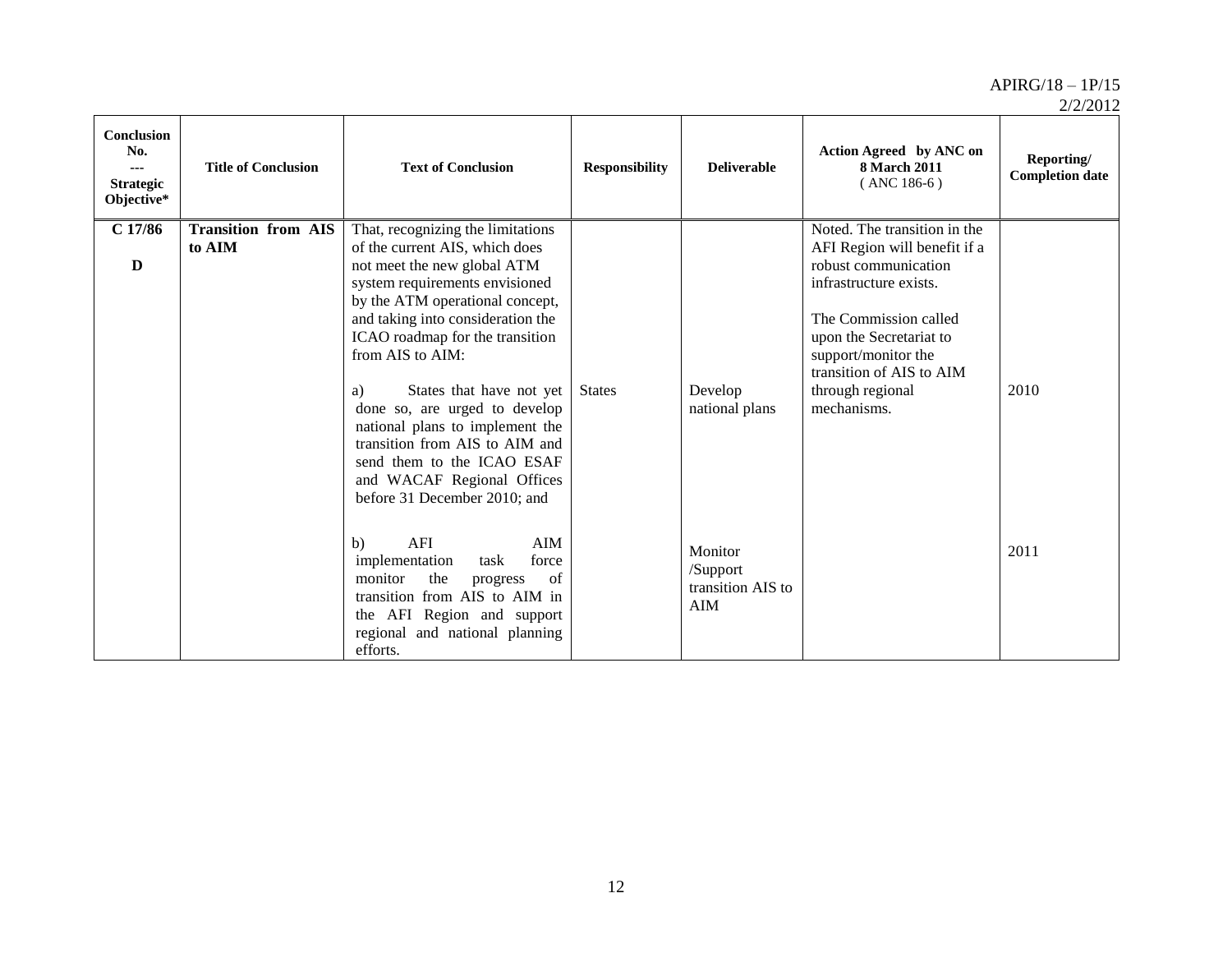| 2/2/2012 |
|----------|
|----------|

| Conclusion<br>No.<br><br><b>Strategic</b><br>Objective* | <b>Title of Conclusion</b>                                                      | <b>Text of Conclusion</b>                                                                                                                                                                                                                                                                                                                                                                                                                                                             | <b>Responsibility</b> | <b>Deliverable</b>                  | Action Agreed by ANC on<br>8 March 2011<br>$($ ANC 186-6 $)$ | Reporting/<br><b>Completion date</b> |
|---------------------------------------------------------|---------------------------------------------------------------------------------|---------------------------------------------------------------------------------------------------------------------------------------------------------------------------------------------------------------------------------------------------------------------------------------------------------------------------------------------------------------------------------------------------------------------------------------------------------------------------------------|-----------------------|-------------------------------------|--------------------------------------------------------------|--------------------------------------|
| $C$ 17/92<br>$\mathbf D$                                | <b>Development</b> and<br>management of a<br><b>National e-TOD</b><br>Programme | That, States, in accordance with<br>sound management principles<br>and procedures, should:<br>develop a framework<br>a)<br>detailed<br>planning<br>and<br>a<br>priorities<br>including<br>and<br>timelines,<br>for<br>the<br>implementation of a national e-<br>TOD programme;                                                                                                                                                                                                        | <b>States</b>         | National e-TOD<br>programme         | Noted.                                                       | 2011                                 |
|                                                         |                                                                                 | adopt/follow<br>b)<br>a<br>collaborative<br>approach,<br>involving all concerned parties,<br>in the implementation of e-TOD<br>provisions; and<br>make an inventory of<br>$\mathbf{c})$<br>and evaluate the quality of<br>existing terrain and obstacle data<br>sources, and in the case of data<br>collection, consider carefully the<br>required level of details of<br>collected terrain and obstacle<br>data with particular emphasis on<br>obstacle data and associated<br>cost. |                       |                                     |                                                              |                                      |
| $C$ 17/97<br>$\mathbf{D}$                               | <b>Adoption of the AIS</b><br>to AIM Transition<br>Roadmap                      | That, States adopt the roadmap as<br>guidance material to plan,<br>manage and facilitate the global<br>transition from AIS to AIM<br>within the AFI Region including<br>planning of the scope and<br>prioritizing projects and actions<br>for the transition to AIM.                                                                                                                                                                                                                  | <b>States</b>         | AIS to AIM<br>Transition<br>Roadmap | Noted.                                                       | 2011                                 |